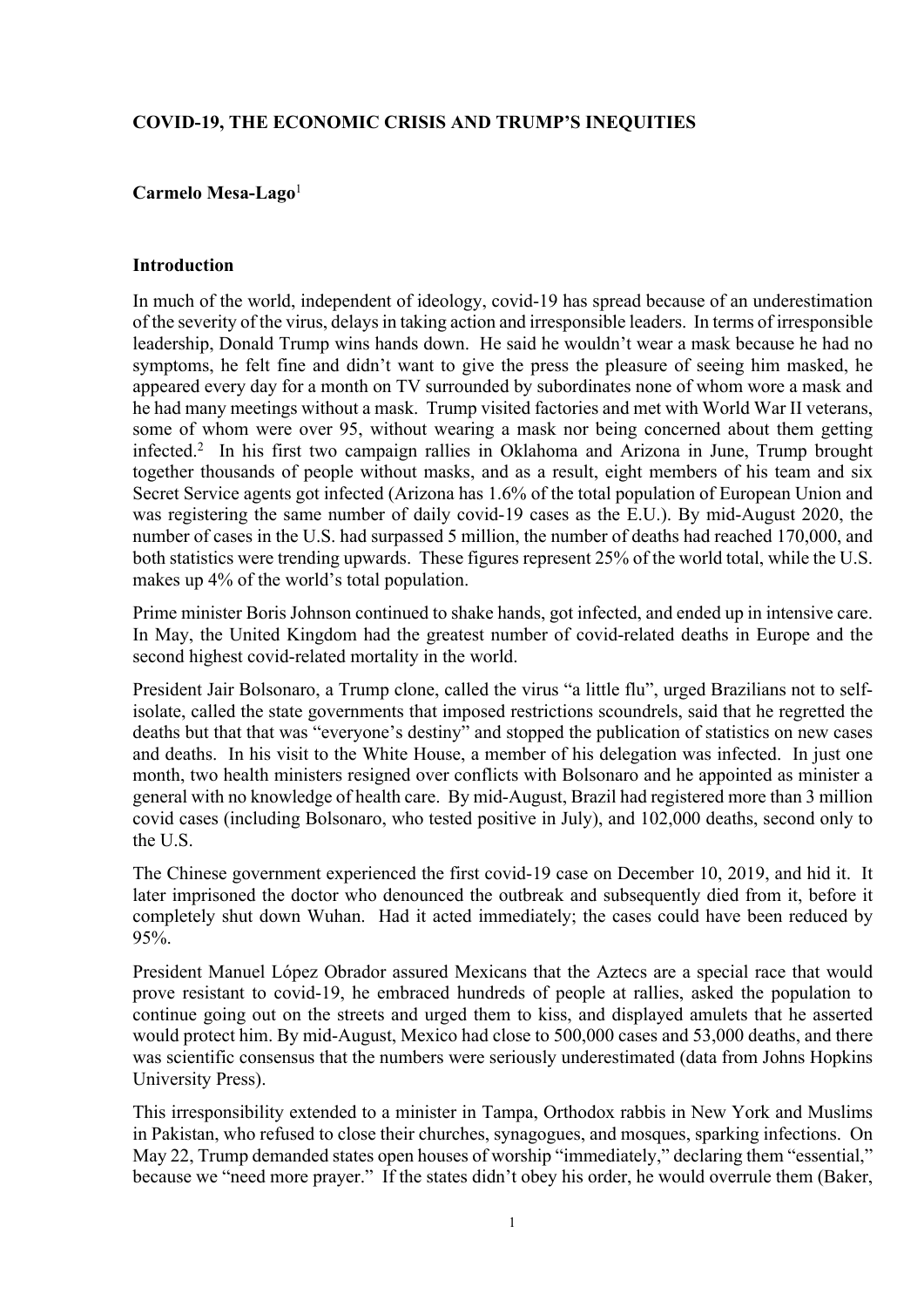2020a). This order came from a man who boasted he could touch any woman's genitals, got divorced three times, used campaign funds to silence a porn star he had sex with, uttered more than 15,000 verified lies,<sup>3</sup> and has been sued multiple times for fraud because of his million-dollar swindles (obvious sins). The only reason for his order was to ensure the vote of ultraconservative religious communities in the U.S., especially the Evangelicals, who refuse to recognize the obvious contradiction in presidential conduct.

All the parties cited above are responsible for the extension of the pandemic and the hundreds of thousands of deaths in their countries and throughout the world.

This article focuses on an issue not studied until now: the inequality that covid-19 has generated and broadened among population groups, using the U.S. as an example.4 This inequality is analyzed based on what in Spanish is termed the *Ley del embudo*. Literally translated as "the funnel law," this expression is commonly used to denounce an obvious injustice that no one dares redress, which often arises out of a confrontation in which, contrary to the rules of equity, the stronger party, not the party who has right on his side, always wins.<sup>5</sup> In other words, like a funnel, the system is broad on the top for the rich and powerful, and narrow at the bottom for the poor and defenseless. A perfect application of this double standard is Donald Trump. The fundamental objective in his life has always been the pursuit of wealth, power, and his personal well-being at the expense of everything else, with no attention to the terrible consequences of his actions. The inequity of Trump, his family and his Republican allies has aggravated economic and social inequality among various U.S. population groups, which are fragmented by income, power, ideology, race, gender, age, citizenship, and state of residence. The pandemic has only reinforced these disparities.<sup>6</sup>

This article marshals abundant evidence to analyze the inequity behind Trump's policies. It does so first by analyzing the economy, with special emphasis in his 2017 tax reform and another 2020 proposal. Secondly, it documents the president's late, ill-fated policy (or lack thereof) on the pandemic, in subordination to his interests. Third, it examines the unconstitutionality of his statement that he had total power over the states. Fourth, it identifies numerous cases in which Trump, his family, and his allies, as well as large corporations, have benefited from covid-19. Fifth, it studies the economic stimulus packages, their initial concentration of aid to large corporations, the Democratic battle to make the aid more equitable, and the unequal distribution of funds. Sixth, it demonstrates how triage (maximizing insufficient resources in times of disaster by prioritizing patients according to their level of need while factoring in the degree of probability that they will benefit from treatment or survive), which theoretically, must be objective and ethical, but in practice, gives preference to the rich and powerful while sacrificing the poor, the elderly, the Hispanics and the Afro-Americans. Seventh, it analyzes the people's reaction to Trump's covid-19 policy and its potential impact on the elections, exploring possible scenarios whereby he might attempt to stay in power.

## **1. The Paradigm of the Funnel Law in Economic Policy: Tax Reform**

Since the beginning of his administration, Trump has taken actions that favor the rich. The best example is the 2017 tax reform ("Tax Cuts…" 2017), which reduced the maximum tax paid by corporations from 35% to 21%. In this way, the richest 1% of the population (making five million dollars or more a year) were the beneficiaries of between 70% and 83% of the total tax cut. The excuse provided was that the fortune generated in savings would be invested in the economy, making up for the resulting deficit. This didn't happen, because the beneficiaries swallowed up the flood of money coming their way, or increased dividends to their shareholders. Although it is true that the reform doubled the general deduction for people paying income tax, it is also true that it set ironclad limits for other deductions, such as the real estate taxes, state and municipal taxes, and mortgage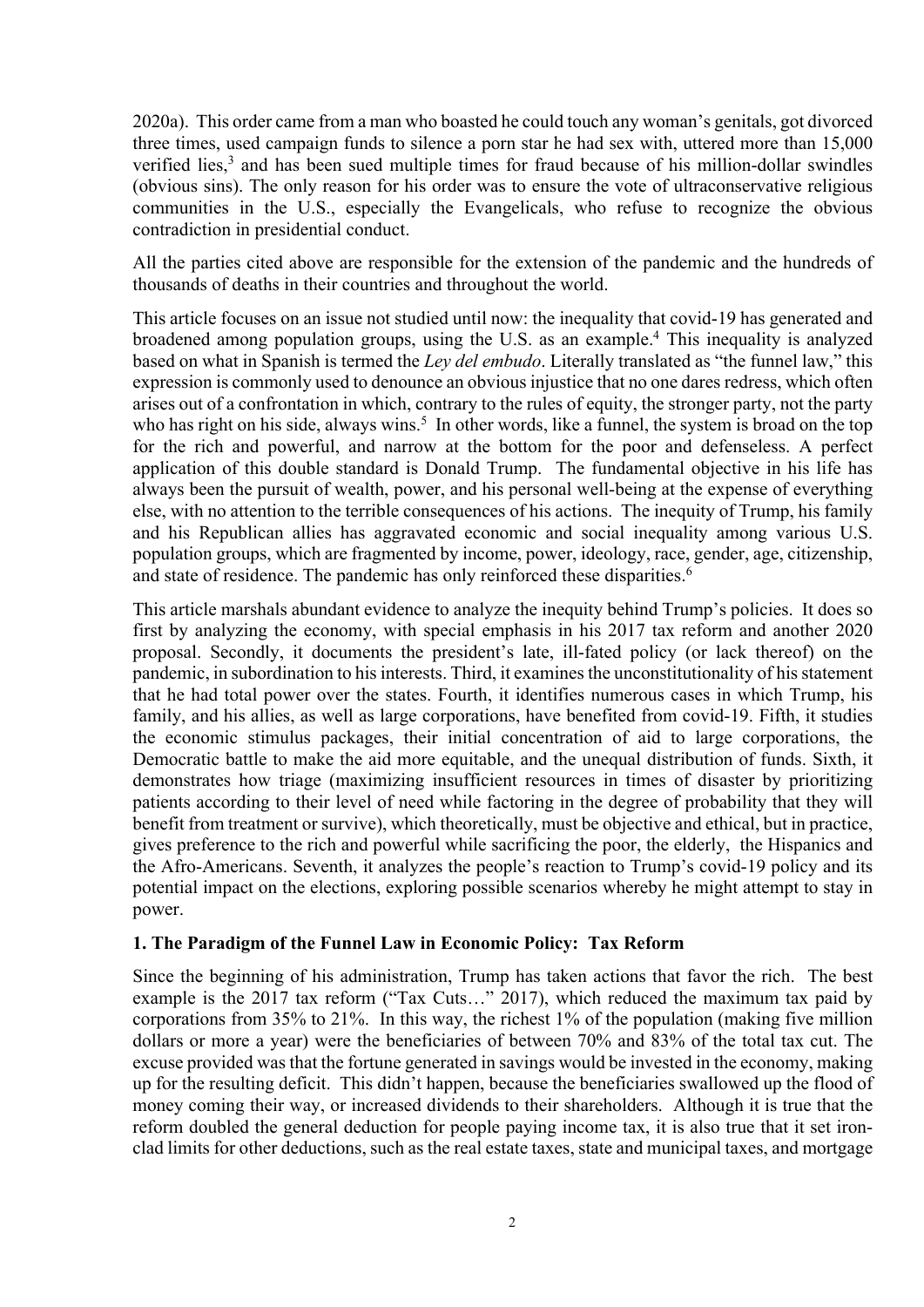payments, so that for the middle class these limitations usually outweighed the expansion in the personal deduction. It is projected that by 2025, 53% of taxpayers will pay more taxes than in 2017.

Because of the speed with which the reform was pushed through and Republican maneuvers behind its passage – by simple majority and not two-thirds of the Congress, as was required -- many loopholes remained, which gave the Treasury Department a great deal of flexibility in drafting its regulations. Corporate lobbyists took advantage of these regulations to achieve larger tax cuts and infringe some of their obligations. One such duty has to do with those companies with headquarters abroad, where they pay less taxes, exporting jobs and resources to increase their profits. This was a major bone of contention for Trump in the 2016 campaign. These companies would have been required to pay a tax in the United States equal to 10.5% of their income, but they were exempted, which saved them billions of dollars and provided them an incentive to continue their conduct. Another violation is that a tax cut to incentivize the construction of housing in poor communities has been used for high-end developments in affluent neighborhoods, benefitting, at times, those with connections to the Trump administration (Drucker and Tankersley, 2019).

In May of 2020, Trump and his Republican allies were planning a second tax reform that would further reduce taxes on the wealthy, including: a reduction or elimination of the capital gains tax, the deduction by companies of any investments they make now or in the future, the suspension of the payroll tax paid by employers (contributions to workers' pensions, unemployment and health), an expansion in the deduction allowed for corporate expenses on food and entertainment, and setting legal limits on liability for businesses. These plans also involved making the 2017 reform, which by law is set to expire in 2025, permanent (Tankersley, 2020a). In the narrow part of the Trumpian funnel, as will be analyzed later, the Republicans have opposed aid to millions of unemployed (it is estimated that 42% of the jobs lost will not be recouped with the reopening, and workers who do not accept offers of work out of a fear of getting infected will lose their jobs and unemployment assistance) and haggled over federal assistance to states that are on the front lines of the battle against covid-19. Unemployment has led to 5.4 million workers (24 million people, if one includes their families) losing their health insurance, 40% more than during the Great Recession (Stolberg, 2020c).

In addition, tax enforcement has been drastically reduced. Setting a perverse example, Trump asserted in the 2016 campaign that he could not make public his income tax returns, as was traditional among his predecessors, because he was being audited, but that he would do so later. After more than three years, he has not kept his promise, alleging that he is exempt from compliance with the law because as president, he enjoys absolute immunity. At the same time, the Department of Justice has argued that the president is entitled to a treatment different than that of any other citizen (CNN, June 21, 2010). In 2019, Manhattan District Attorney Cyrus Vance subpoenaed eight years of Trump's personal and corporate tax returns. The case made its way to the Supreme Court, which ruled that Trump was not immune from state criminal investigation. The Supreme Court ruling, however, did allow Trump to return to U.S. District Court in New York City, where he had initially contested the subpoena, and raise new objections. Vance is also investigating the allegation that Trump inflated his wealth to secure multi-million-dollar loans from Deutsche Bank, thereby committing bank fraud. Deutsche Bank has agreed to deliver the records (Rashbaum and Weiser, 2020; Enrich et al., 2020).

In 2018, the Internal Revenue Service (IRS) stated it would be unable to audit multimillionaires because its budget had been slashed by three billion dollars and the Service had lost tens of thousands of employees (there are today less auditors than in 1953). The big corporations and those earning more than 10 million dollars a year used to be audited annually. Now, they are twice as likely to escape scrutiny: the wealthiest 0.5% represent 20% of the income that is hidden from the IRS, which equals 50 billion dollars annually (Eisenger and Kiel, 2018). Conversely, the IRS increased its audits of the middle class (whose taxable income is less complex – generally salaries from which the tax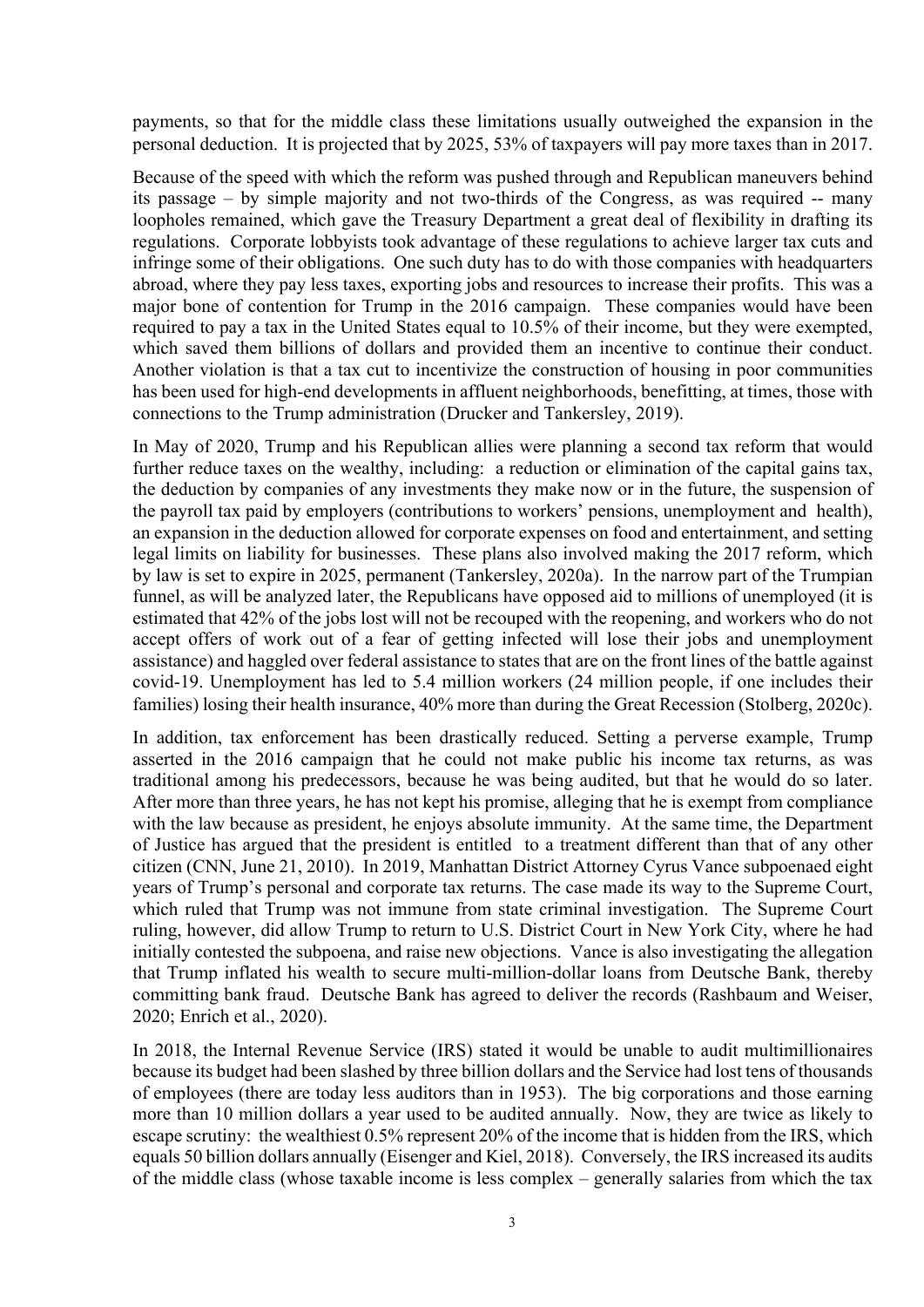is automatically deducted – and who cannot hire tax attorneys), through the use of computers and triggers that detect possible infractions. Furthermore, a third of all the audits focus on the tax credit to the poor, who are required to prove that they are eligible. In summary, not only have the rich received a fortune, but now they can avoid paying taxes or under-declare them with impunity, while the opposite is happening with middle- and low-income groups, thereby aggravating the inequity of the tax system.

The fortune gifted to the wealthy expanded the budget deficit by 1.1 billion dollars in 2018, when the U.S. registered the greatest drop in tax revenue and the largest budget deficit of any of the 36 member states of the Organization for Economic Development and Cooperation (Drucker y Tankersley, 2019). To "compensate," the Trump administration proposed a two-trillion cut in social welfare programs such as food stamps for the poor (alleging that they constitute an incentive for people not to work), school lunch programs, student loans, Medicaid, and social security old-age and disability pensions. In addition, it capped social security pensions. When they exceed this limit, between 50% and 85% of social security receipts are taxable at the individual's personal tax rate (Social Security, 2020).

At the Davos Economic Forum in 2020, Trump responded to a question about whether more cuts in social programs, such as pensions, would be "on his plate": "At some point, they will be...That's actually the easiest of all things" (CNBC, 2020)." It wasn't necessary to wait that long. In May, a secret Trump plan was revealed. Its aim: to have the financial assistance provided Americans during the pandemic deducted from future social security pensions. The House of Representatives has demanded that the White House forward it all the documentation on this. Alex Lawson, Executive Director of Social Security Works, an advocacy group, called the plan, which would have forced workers to choose between "going hungry today or working until you die," a "moral abomination" (Johnson, 2020). Recently, 89% of Americans surveyed said they were in favor of higher taxes on the rich and using those resources to reduce poverty (Kristof, 2020c).

# **2. Trump's Covid-19 Policy: Late, Chaotic, Inefficient and Unequitable**

In 2017, the Obama administration's National Security Council (NSC) left Trump a detailed plan to respond to a pandemic. Furthermore, at the request of the NSC in September, 2019, White House economists published another study, warning that a pandemic could kill half a million Americans and devastate the economy; they urged it not be compared to the flu (Tankersley, 2020c). Not only did Trump ignore this warning; he asserted that covid-19 was similar to the flu, which, he affirmed, caused more deaths. He delayed anti-covid measures for two months, predicted it would mysteriously disappear when the temperature increased (the arrival of the summer demonstrated what a yarn that was), and blamed "fake news" and the "enemies of the people" (critical media), along with the Democrats, for having exaggerated the danger for political gain. According to Columbia University, Trump's delay in taking action, only for two weeks, cost 56,000 lives (Glanz and Robertson, 2020). The pioneers in imposing mandatory restrictions were the governors of states, such as New York, severely affected by the virus, a strategy that managed to reduce the numbers of new cases. Trump declared that he was not responsible for the policy against the pandemic, since this was a concern for the states.

In a long and well documented article (labeled by Trump as "fake"), the New York Times proved how, since January, the president had been informed of the danger of the virus by various U.S. agencies and health advisers, who urged rapid action. He, however, was concentrating on the impeachment proceedings and his trade agreement with China, which he did not want to antagonize, because the treaty would be key for his reelection (that treaty is now in limbo because of Trump's accusation that China is not purchasing the agricultural products it committed to buying from the U.S. and his attacks against Chinese leaders because of the virus). In addition, the economic advisers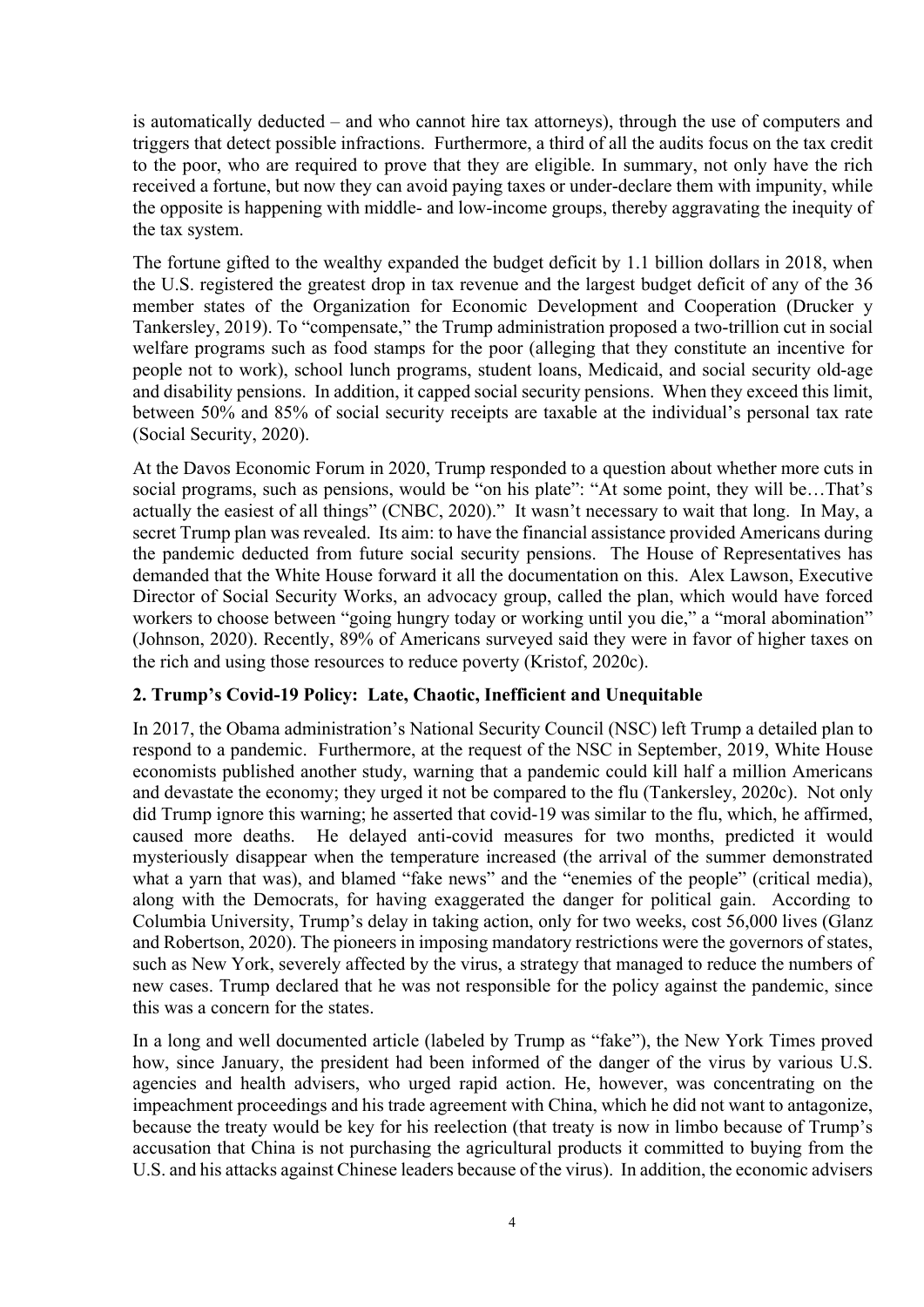warned of the harm the economy would suffer, another key aspect to Trump's staying in power. The Times article describes the fragmentation within the administration, which has been aggravated by Trump's chaotic conduct and his tendency to follow his instincts instead of scientific advice (Lipton et al., 2020). The president got angry at a member of his staff who had publicly mentioned the danger, branding him an alarmist.

As is his custom, Trump shifted the blame on the matter to China and the World Health Organization (WHO). Against all scientific evidence, he accused the former of manufacturing the virus in a laboratory. He accused WHO of delaying the warning and action against covid-19, although that is exactly what he did. Trump has stated he will take the U.S. out of the WHO, in spite of the fact that he would have to get congressional approval to do so, and it would be chaotic to take such action in the midst of the pandemic (McNeil and Jacobs, 2020). He has also repeatedly blamed former President Obama for not having a plan against the coronavirus (Senate Republican leader Mitch McConnell admitted he had made a mistake in accusing the former president of not having a plan [LeBlanc, 2020]), and for not leaving stocks of masks and other necessary products. More recently, he accused Obama of sending people to spy on him in order to delegitimize his presidency ("Obamagate"), "the biggest political crime and scandal in the history of the USA," and urged Republican Senator Lindsay Graham, a major ally, to launch an investigation (Baker, 2020b).<sup>7</sup>

At the beginning of March, Treasury Secretary Steven Mnuchin emphasized that the shutdowns would be devastating for the economy, to which an NSC advisor responded that exactly that would happen if the necessary precautionary measures were not taken by the government. The collapse in the stock market was the fillip that made the president change course. ("It's the economy, stupid!"). He thus called for social distancing (without making it mandatory) until April 15. Continued declines in the stock market moved business leaders, Republican politicians, and Fox News to urge Trump to reopen the economy because a severe recession would be catastrophic for his reelection.

On March 22, Trump tweeted, "The cure cannot be worse than the problem itself [the virus]." The following day, in a Fox News interview, chief White House economic advisor Larry Kudlow confirmed this: "The president is right. The cure can't be worse than the disease. And we're going to have to make some difficult trade-offs." In other words, if we have to choose between money and death, we will sacrifice on the latter (Kuns, 2020). A member of the Antioch City Planning Commission in California supported social Darwinism: the virus would only kill "the elderly, the homeless and people with weak immune systems," which would "fix what is a significant burden on our society." ("Coronavirus…", 2020). A Republican congressman from Indiana confirmed this line of thinking: "In the choice between the loss of our way of life as Americans and the loss…of American lives, we have to always choose the latter" (Fredericks, 2020). Nevertheless, a poll taken at the end of June showed that a solid majority of the people believe that the federal government's priority should be to contain the virus even if that means harming the economy (Lerer et al., 2020). The president, irresponsibly complacent, said it would be fantastic to have the churches packed on Easter Sunday. Nevertheless, the projected 100,000 deaths, and the warning by Dr. Anthony Fauci, Director of the National Institute of Allergy and Infectious Diseases and the most prominent member of the White House Covid-19 Task Force, that lifting the restrictions would deepen the crisis and wreak economic havoc, in addition to making the virus more difficult to control, forced Trump to extend social distancing guidelines until the end of April (he termed the previous failed goal "aspirational"). On April 10, however, he once again put a relaunching of economic activity on the table, saying there would be only 60,000 deaths instead of 100,000, hiding the fact that the decrease in projections was due to the restrictions imposed by the states. On May 27, officially declared deaths surpassed the 100,000 mark. The Departments of Health and Human Services, and Homeland Security, warned that lifting the restrictions could, 30 days later, lead to a second wave of infection and death worse than the first wave, in addition to a more severe recession. Health expert Anna Scherbina predicted that seven weeks of lockdown would be necessary under optimal conditions,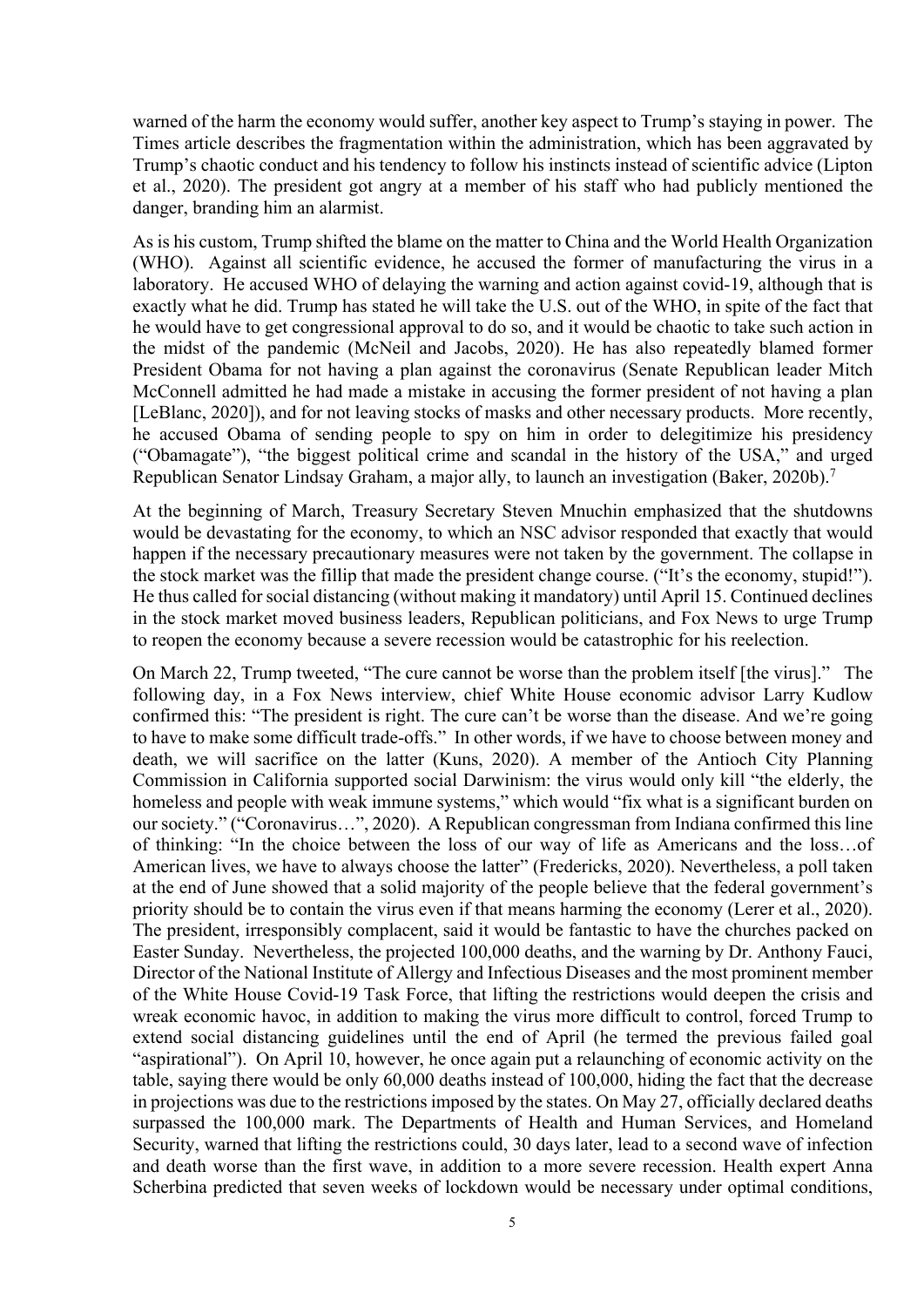and eight months in a worst case scenario, to flatten the curve, but that would save two million lives, which would be lost without implementing restrictions, not to mention a cost to the economy of 13 trillion dollars, or 66% of the GDP projected for 2020 before covid-19 (*The Intellectualist*, April 1, 2020).

The economic reopening will aggravate labor inequality: less educated, lower income workers, a majority of whom are Afro-American and Hispanic, who are employed in manual occupations, will have to physically return to work and expose themselves to infection (taking on the work/health dilemma), while the large white majority of those with higher education, who work in white-collar jobs, will continue to be able to work from home.

# **3. The Declaration of Total Power over States in Determining an Early Reopening**

Trump asserted the powers granted by the Defense Production Act in times of national emergency, but has fallen short in the following: a) he has failed to design an effective, mandatory plan to take on the health crisis and initiate reopening while minimizing deaths; b) he has failed to create a unified federal command center to coordinate all the measures; c) from the outset, he has failed to use the strategic national stockpile of medicines and equipment to combat the pandemic, because "that stockpile is ours" and the problem must be resolved by the states, which sparked a competition among them and an escalation of prices; d) he lied when he assured the public that diagnostic tests were available for any person requesting them;<sup>8</sup> e) he delayed the purchase of additional supplies and held back on ordering private firms to manufacture them until the pandemic reached alarming levels; f) he accused various governors (especially New York's) of exaggerating their needs;<sup>9</sup> and finally, g) he began to send ventilators and masks in dribs and drabs, demanding that states not complain so much and show "their appreciation." On the contrary, Trump maintains his battle to put an end to Obamacare<sup>10</sup> (he prevented a new round of registrations in spite of the pandemic), which would leave 20 million people unprotected (especially women, because they lack coverage), although he has no system to replace it. In view of all this, that Trump could send millions of masks to China and promise Kim Jong-un that he would send help to deal with the pandemic is shocking.

On April 13, in announcing his intention to reopen the economy, Trump emphatically stated, "When somebody's president of the United States, the authority is total… And the governors know that," in flagrant contradiction to his previous statement that he was not responsible for curbing covid-19, but rather, the states. Journalists questioned him on the bases for his assertion. Trump mentioned "numerous provisions," without citing even one and suddenly stopped the questions (Jacobs et al., 2020). The Constitution stipulates that the states, not the federal government, have the authority to respond to a health crisis and to decide when the restrictions are ended. New York Governor Andrew Cuomo refuted Trump: "No, that's not true…It's not legal. It's a total abrogation of the Constitution—10<sup>th</sup> Amendment specifically says power to the states. The Constitution says we don't have a king." Cuomo indicated he would turn down a presidential order to reopen the state (Villarreal, 2020). Ten governors (all Democrats, except one) who have taken restrictive measures agreed to decide how and when the restrictions will be lifted. Showing his anger over this, Trump declared it to be "a riot."<sup>11</sup> The governors won the confrontation; on April 16, Trump said they would decide how and when to proceed with reopening, based on data on the pandemic and when it seemed to be regressing. He only gave some non-mandatory guidelines on steps to take. The governors, however, claimed that it was necessary to conduct massive testing before reopening their states, for which they needed federal aid.<sup>12</sup> Not only did Trump refuse to do this; he urged his fanatical supporters to demonstrate to demand reopening, thereby fomenting transmission and deepening still further the country's divisions. In the state of Wisconsin, the Supreme Court, controlled by the conservatives, backed the protestors against the governor, forcing him to lift his restrictions on businesses and meetings, although not schools. In Pennsylvania, majority Republican counties, in combination with some businesses, challenged the Democratic governor, demanding a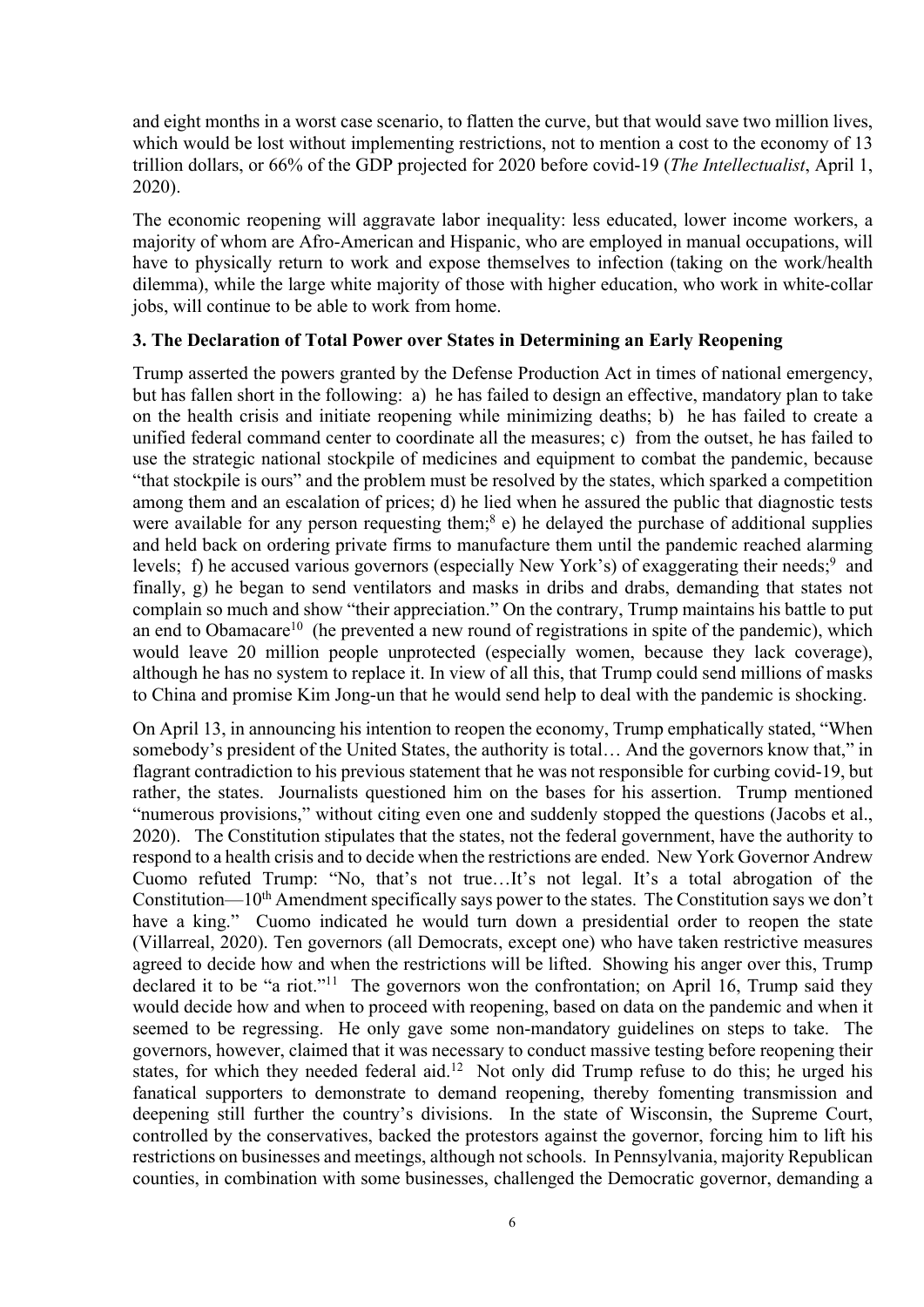more extensive and rapid reopening (Beck, 2020; Wolf, 2020a). The protestors carried weapons such as AR-15 semiautomatic rifles, and even a missile launcher. People wearing masks or policemen who asked unmasked individuals to put their masks on have been assaulted. All this took place although surveys showed that between 70 and 90% of the entire country supported the restrictions, even if that meant suspending some freedoms and causing economic harm. Nevertheless, the tendency among some Republicans is changing, as will be shown later.

On May 4, six states reopened their economies, following Trump's public exhortations to "liberate" the states" (Lee et al., 2020; Bosman et al., 2020b). Various Republican governors rapidly expressed support for the president. Texas Lieutenant Governor Dan Patrick, in an interview on Fox News, urged reopening, saying that the elderly should risk their health to favor the economy: "Let's go back to work… Those of us who are 70 plus, we'll take care of ourselves. But don't sacrifice the country" (Leonardi, 2020). Despite the enormous criticism levelled against his insensitivity, one month later, he reaffirmed that "there are more important things than living. And that's saving this country" (Samuels, 2020). Georgia's Republican governor, Brian Kemp, reopened the state despite the criticisms by health experts that virus infections and deaths were on the upswing; as predicted, the number of cases and deaths has increased. The second most populous state in the U.S., Texas, with 30 million inhabitants, reopened its economy practically overnight after a very short lockdown. In June, the number of cases doubled, and the governor had to stop the process and order the use of masks (Glanz and Robertson, 2020; Bosman, 2020; Fausset et al., 2020). Florida Governor Ron DeSantis, a Trump devotee who also does not wear a mask, opened up the state although only 2% of the population had been tested. Statistics from the examiners indicated a higher number of deaths than the official data. The governor prohibited the release of those figures. In addition, when visitors from northern states spending the winter in Florida died of covid-19, their deaths were reported in their states of origin (Ross, 2020; Merchante and Cetoute, 2020). Furthermore, many deaths from the virus were recorded as pneumonia, cardiac problems, or other illnesses. Florida's state health department data manager was fired by the governor after she expressed her concern over these issues. By mid-July, the number of daily cases in Florida shot up (15,300 in a single day), breaking all records, and the governor announced he would put the reopening on hold, but that he wouldn't move to close down businesses. Nevertheless, the magnitude of new cases led mayors to close bars, order the use of masks, declare a curfew, and in some municipalities, they closed the beaches a second time (Martin, 2020a; Stolberg and Weiland, 2020b). On the other hand, Disney World in Orlando reopened and will be a new source of infections. The ploys by DeSantis in Florida and Bolsonaro in Brazil are being imitated by Trump and Vice President Mike Pence to cover up real nationwide figures on the impact of covid-19 (see below).

Two months after the declaration of the pandemic, the president still lacked a national plan to reopen the country, and he passed that decision on to the states (he once again refused to take responsibility for the consequences of reopening). The states were to take steps to ensure that contagion and deaths were kept to a minimum. Of the 27 states that reopened, only 19 met CDC reopening guidelines and the remainder were still seeing an upswing in daily infections. Only the state of New York was experiencing a drop in cases and the governor was being very cautious in reopening. Christi Grimm, the federal inspector general charged with supervising the pandemic, with more than two decades of experience with both Republican and Democratic administrations, criticized the ups and downs and contradictions of the president's policy. An irritated Trump called the findings in her report "wrong," accused Grimm of being an Obama agent and fired her (Segers, 2020). Such behavior has continued to be employed against any independent-minded civil service employee whose duty it is to control abuses of power (At the time this article was finished, Trump had fired five inspectors general; Sanger and Savage, 2020.)

By the end of July, there were 4 million confirmed cases, the most in the world (a fourth of the global total), while the number of deaths was one third the number of U.S. losses in World War I, and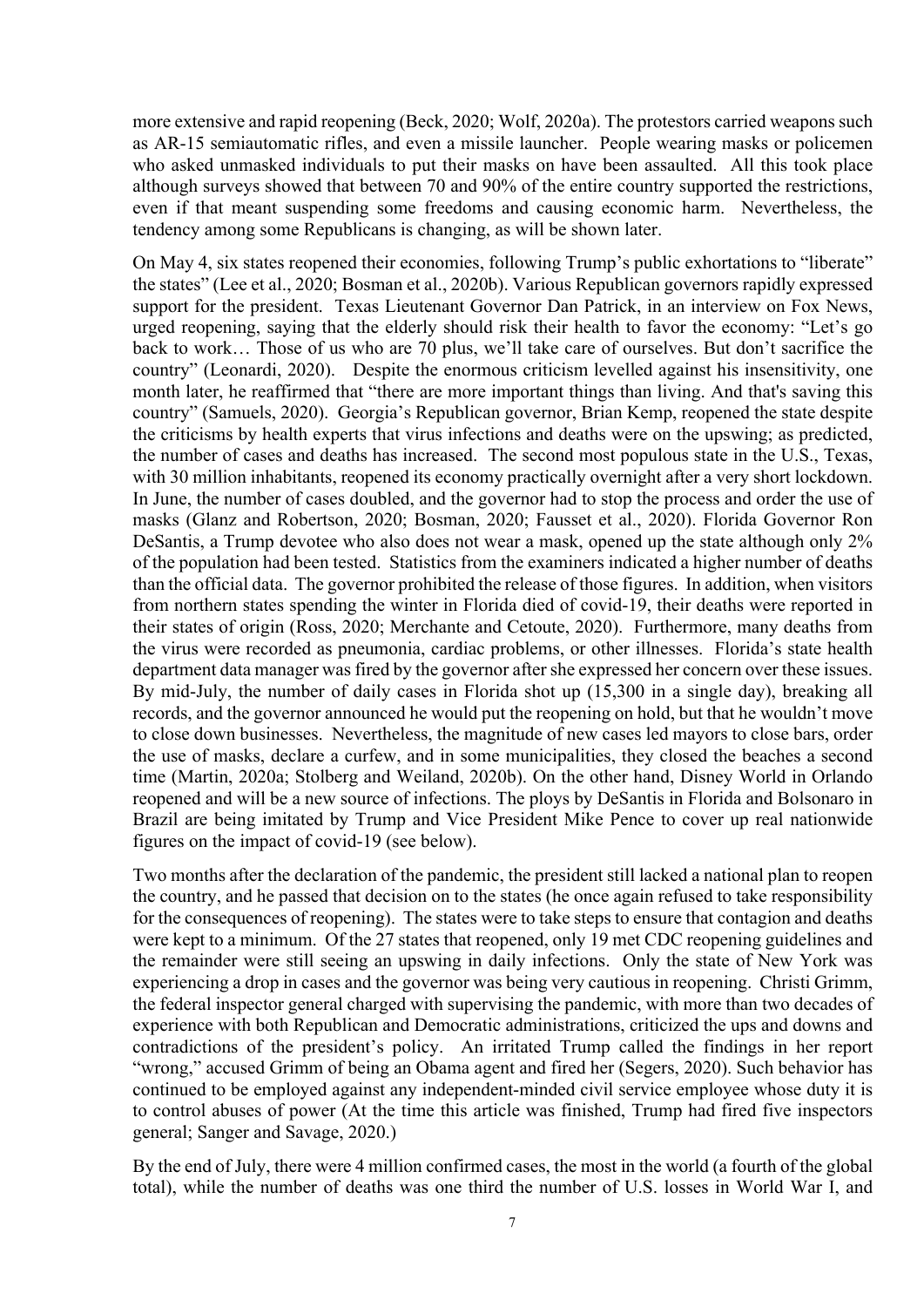exceeded the number of U.S. dead in Korea, Vietnam, the Persian Gulf, Afghanistan, and Iraq (author's calculations based on Wikipedia). In two days in May, the president changed his mind. First, he declared victory over the pandemic and said he was going to close down the national pandemic task force.<sup>13</sup> The following day, because of the outpouring of criticism following his announcement, he declared he had discovered how popular the task force was. He had decided to keep it, but change its objective: it would no longer focus on the pandemic, but on reopening the economy. What did not change was his intention to prioritize his reelection over the massive number of deaths of U.S. citizens. To leave no room for doubt, the task force had worked out a detailed plan of advisable precautions for the reopening process and the White House rejected it, alleging it was too prescriptive and could harm the economy and violate religious freedom (the precautions included social distancing in churches). In mid-June, the task forced ceased its daily television appearances, since Trump did not want Fauci to continue giving figures on the increase in infections.

In his May 12 Senate<sup>14</sup> statement, Fauci warned:

"My concern that if some areas -- cities, states or what have you -- jump over those various checkpoints and prematurely open up, without having the capability of being able to respond effectively and efficiently, my concern is we will start to see little spikes that might turn into outbreaks …There is a real risk that you will trigger an outbreak that you may not be able to control, which in fact, paradoxically, will set you back, not only leading to some suffering and death that could be avoided but could even set you back on the road to try to get economic recovery" (Stolberg, 2020a).

Libertarian Republican Senator Rand Paul questioned the reliability of the pandemic predictive models and argued it would be a mistake not to open the schools, lashing out at Fauci, "I don't think you're the one person that gets to make the decision." Fauci replied, "we should be 'humble' about what we don't know...I'm a scientist... I don't give advice about economic things, I don't give advice about anything other than public health" (Stolberg, 2020a). He then admonished those who believed that children are completely immune to the pandemic, and referred to the inflammatory syndrome that has killed some children and afflicted hundreds, suggesting that reopening the schools would increase such a risk. Lastly, he asserted it would be illusory for schools to expect a coronavirus vaccine or treatment that would allow students to return to their classrooms in the fall, since it would take at least a year to develop. Trump, enraged, declared that Fauci's words of caution were "not an acceptable answer" and that the expert wanted to "play all sides of the equation" (Rogers, 2020a). In mid-April, Trump had sent out a tweet calling for the firing of Fauci, but later played it down. <sup>15</sup> Risking a further expansion of the virus as new infections were rising in most states, in July, Trump pressured governors and mayors for a reopening of all schools in August, and threatened to withdraw federal aid if they failed to comply. His objective was to stimulate the economy (confining children at home prevents their parents from returning to work) and thus further his reelection chances, regardless of infections and deaths (Baker and Green, 2020). Several school districts, particularly in California, refused the order. And yet, at the end of July, under strong pressure from the president, the CDC agreed to school reopenings, although they issued a set of recommendations to maximize security among students. Despite Trump's assertion that children have a fraction of the chance of getting infected that adults do, in the last two weeks of July, the number of child infections jumped by 90%, with 97,000 new cases, and this was before the full reopening (Barron, 2020).

On May 26, Memorial Day, the beaches and lakes were jammed with people who were not wearing masks or social distancing. Security personnel were unable to prevent this because most states had no set of mandatory precautions. Later, the authorities asked the people to voluntarily selfquarantine for 14 days, a request that was obviously ineffective. The Republican National Convention (RNC) was going to be held in Charlotte, North Carolina, in August. The state's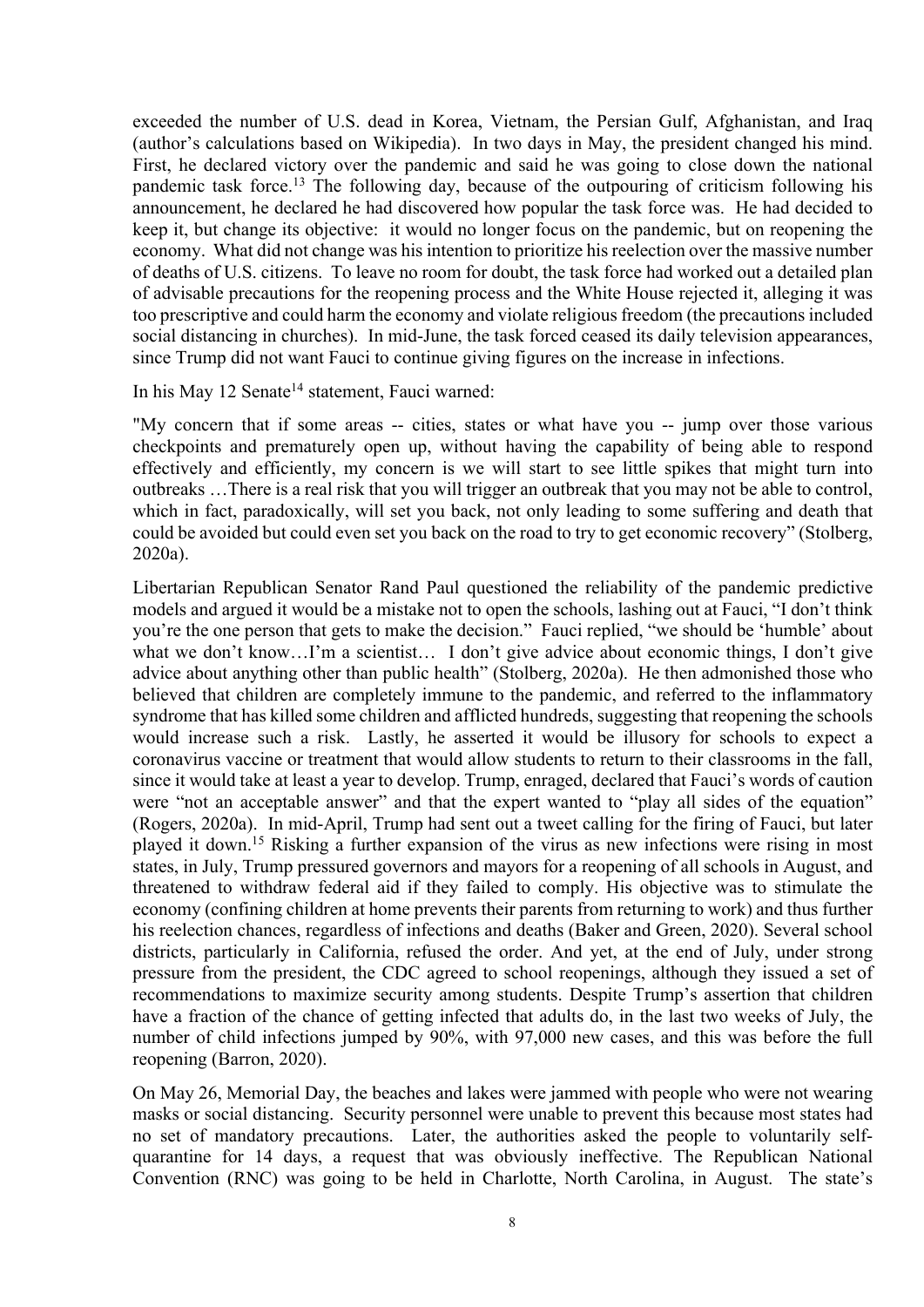Democratic governor warned that because of the pandemic, there would be limits on the number of attendees, who would have to wear masks. Trump threatened that if the governor could not guarantee a total exemption from these restrictions, he would move the event to another state. Immediately, the governor of Florida offered his state as a venue. "Florida would love to have the R.N.C. Heck, I am a Republican it would be good for us to have the [convention], in terms of [its] economic impact" (Astor, 2020), he said, discarding any potential health concerns. Trump decided to hold the convention in Jacksonville, the capital of the state, which has been experiencing an increase in new cases.16 Trump's political rallies in Oklahoma and Arizona attracted thousands of people without precautionary measures and led to new outbreaks.<sup>17</sup> The fourth of July celebrations were cancelled in most of the country, but Trump organized a fireworks display at Mt. Rushmore, South Dakota, to bring together thousands of people, with no obligation to use masks or socially distance. The sculptor of the huge faces of the four presidents portrayed on the mountain had links to the Ku Klux Klan and special effects projected the face of the egomaniac Trump alongside the other four (Fausset et al., 2020; Bernard, 2020; Karni, 2020).

In a complete about-face, in a televised address on July 21, Trump acknowledged (after six months of denial) that covid-19 would probably get worse before it got better. Furthermore, he suggested using masks, which he had previously mocked as innocuous or even harmful, and asserted that he had used masks before and would continue to do so, a shocking distortion of the truth. Two days later, the president abruptly cancelled the Republican Convention in Florida (Karni et al., 2020). The evidence from countries that adopted restrictive measures earlier than the U.S. and began to reopen their economies much more cautiously is cause for concern, because by mid-May, new outbreaks had occurred in Germany, China, South Korea, and Spain (Bloomberg News; RTVE, 2020). On the other hand, at the end of May, the number of new coronavirus cases was going down in 14 states, stable in 28, and going up in 8. This was the result of the lockdown and social distancing that had been in effect for practically two months (44% of all Americans self-isolated at home). Various projections were made on the increase in new deaths due to reopening in the U.S. The University of Pennsylvania projected that accumulated national deaths, even with restrictions, would grow from 90,000 in mid-May to 157,000 at the end of July, while with no restrictions, the death toll would reach 300,000. Another projection based partially on data from the CDC indicated that the number of deaths would climb from a total of 60,000 to 134,000 (Foster and Mundell, 2020). On August 11, 163,000 covid-19-related deaths had been reported. The addition of deaths listed as having other causes, but which were actually attributable to the coronavirus, provides a figure in excess of 200,000 deaths. The dire predictions had been confirmed, even before schools reopened.

A serious problem is that only between 7 and 17% of the population has been infected and is probably immune, but a level of immunity of at least 60-70% is necessary to avoid a new outbreak (Popovich and Sanger-Katz, 2020). An AP poll showed that 60% of the population supported staying at home except for essential needs (Mervosh and Harmon, 2020). Most of the states that reopened quickly, without a prior drop in the number of cases, such as Alabama, Arizona, California, North Carolina, Florida, Minnesota, Mississippi, Montana, Texas and Utah, had Republican governors; the numbers of infections there continued to increase (Bosman et al., 2020). In general, the Democratic states of the Middle West and East reopened slowly, after having met the scientific criteria, while Republican states, especially in the South, reopened earlier, and most of them did so without meeting the criteria. The experts had warned of a new outbreak that could be potentially worse than in the countries previously cited, which reopened before the U.S., but with many more prior restrictions. In the first week of June, the number of cases worldwide passed seven million, with 136,000 new cases detected in a single day, the largest daily increase since the beginning of the pandemic (Santora, 2020). At the beginning of July, new cases in the U.S. were going up in 36 states and their number shot up by 80% over a two-week period. Every 10 infected people spread the virus to 80 people (Stolberg and Weiland, 2020b).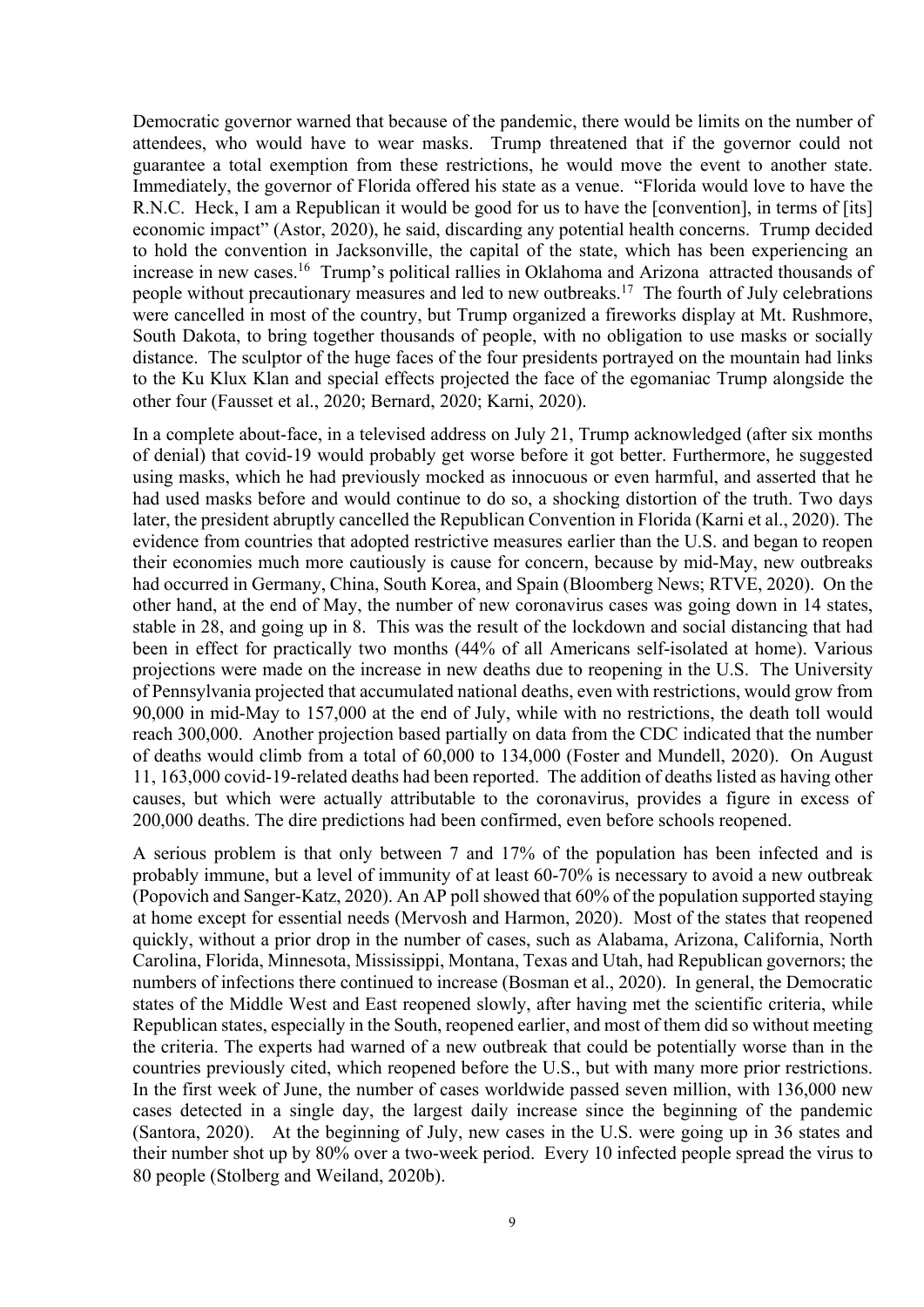Confronted with a rise in new cases and deaths, Trump first branded the figures as "exaggerated" and "inflated," arguing it was a fraud perpetrated by the Democrats to harm his reelection chances (on the contrary, the overwhelming majority of health experts worldwide, including Fauci, affirmed that the number of new cases and deaths was underestimated). In a statement to Congress at the end of June, Fauci reported on spikes in the epidemic in more than half the country, while Trump continued to insist it was going to disappear, a point the epidemiologist denied in his testimony. Other experts testified about the need to increase the number of tests, deemed insufficient, as well as to contact trace, in order to control the expansion of the virus (Stolberg and Weiland, 2020a). In the face of such statements from the scientific community, the president changed tactics, following the perverse example of the governor of Florida (the new epicenter of the pandemic) by hiding or manipulating the statistics and firing the civil servants who might contradict him. In a June tweet, Trump asserted: "If you don't test, you don't have any cases. If we stop testing right now, we'd have very few cases, if any." In his speech reopening his reelection campaign, the president said that he had told his people to stop giving out information about covid-19 cases. Fauci retorted that the additional infections were responsible for the increase (Stolberg and Weiland, 2020a). This was confirmed by an analysis that showed that there had been a 215% increase nationwide in the number of cases from the start of June to the end of July, while testing had grown by an average of only 80%. The difference between the two figures made up the actual increase: 135% (Conlen, 2020). The worst part of Trump's dissembling, aimed at giving the impression that the pandemic was under control, was his order that hospitals stop reporting cases and deaths to the CDC, and pass that data directly to the Department of Health and Human Services, headed by a trusted presidential appointee, which would not be obliged to reveal the data to the public. Due to the enormous criticism that his order provoked, Trump rescinded it the following day (Stolberg, 2020d). <sup>18</sup> Trump's disastrous pandemic performance has led some prominent Republicans (among them McConnell) to oppose him and support the use of masks and social distancing, accept Fauci's advice, and acknowledge that the virus will not disappear until a safe and effective vaccine is discovered (Burns et al, 2020).

The laboratory Moderna, with one billion dollars in federal aid, announced in May that it was testing a vaccine that could be ready at the end of 2020, but scientists were concerned that the rush to market might compromise its effectiveness or that it might be harmful (Grady, 2020). In June, Fauci promised the U.S. Congress that he would not permit a vaccine to go to market without having first verified its safety and effectiveness (Stolberg and Weiland, 2020b). An expert panel interviewed at the end of June cautioned that the vaccine would take at least 18 months (Mukherjee, 2020). Trump, however, has repeatedly asserted that the vaccine would be discovered in record time and that it would not be necessary to complete all the trials. The head of the Food and Drug Administration, Dr. Stephen Hahn, a big donor to Trump and the Republican party, who has \$10 million invested in the Sanofi company that is working on another vaccine, promptly declared that he could grant the vaccine emergency approval (LaFraniere, 2020b).

# **4. Fishing in Troubled Waters: The Beneficiaries of the Pandemic**

Former President Barack Obama branded Trump's covid-19 performance an absolute, chaotic disaster because it was based on a rationale of "what's in it for me" and "to heck with everybody else" (Zeleny, 2020). There are numerous examples of the Funnel Law double standard for the president and his family. Precisely when the first stimulus package passed, Trump refused to promise that his own company would not benefit from it (Derysh, 2020). He has promoted an antimalarial medication (hydroxychloroquine) as a covid-19 prophylactic, although there is abundant evidence of its ineffectiveness.<sup>19</sup> Even worse, it is very risky for people with heart, kidney or liver ailments. More than 40,000 health professionals prescribed the medication to 90% of the population requesting it, which caused sales to increase 46-fold, all of which led to a worldwide shortage of the drug and left millions of malaria, lupus and rheumatoid arthritis patients defenseless (Gabler and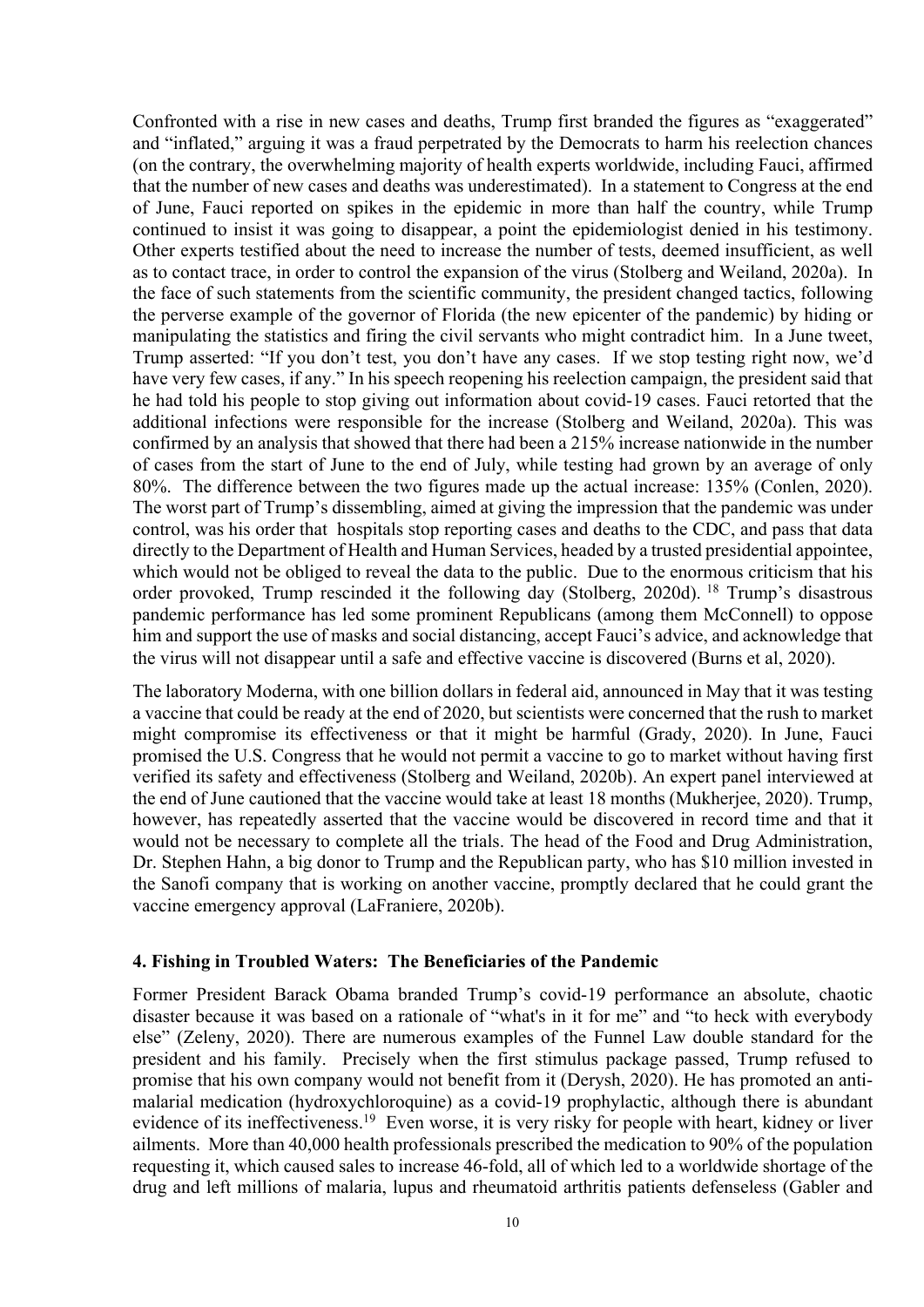Keller, 2020). Trump later reported he was taking the medication; he was criticized by doctors and rebuked for being irresponsible (Karni and Thomas, 2020).<sup>20</sup> It was reported that the president had stock in the pharmaceutical company making the medicine (Dicker, 2020). Trump also brokered an agreement among the world's major oil producers to reverse the price slide brought about by the pandemic. This agreement does not benefit U.S. consumers, but rather, the oil industry, 90% of whose contributions go to the president and the Republican Party (Krauss, 2020). His son, Eric Trump, who oversees The Trump Organization's luxurious Trump International Hotel, situated in a federally owned building, used his influence to request a reduction in the monthly rent (Dzhanova, 2020).<sup>21</sup> Jared Kushner, Trump's son-in-law and key adviser, organized a shadow team to obtain masks, ventilators and disinfectants, in order to send them to the president's friends and powerful allies. Such intervention interfered with the mandate given to the Federal Emergency Management Agency (FEMA), which had been tasked with sending those products to the neediest states and hospitals (Collman, 2020). Rick Bright, director of the Department of Health and Human Services' Biomedical Advanced Research and Development Authority, reported that he had been fired for criticizing Trump's promotion of hydroxychloroquine and for opposing political pressure to award lucrative contracts to companies belonging to Kushner's friends (Stolberg, 2020b). The president and his son-in-law benefited from a little-known program from the first stimulus package that retroactively granted breaks on taxes paid before covid-19 to real estate magnates: 82% of the fund went to those who make more than a million dollars a year. Another tax cut favored corporations with over 25 million dollars in gross receipts. From the beginning of the economic crisis in mid-March through mid-May, the wealth of America's billionaires grew by 15%, with 16 new billionaires joining that exclusive club (Kristof, 2020a). A federal judge has allowed a suit against Trump, his three sons and his company, which claims they fraudulently enriched themselves by swindling poor, vulnerable people who invested in one of their dirty businesses (Orden, 2020).

Republican millionaire and Secretary of Education Betsy DeVos used 30 billion dollars from the first stimulus package aimed at public schools, especially in poor neighborhoods, to help private schools and universities in affluent areas. On the other hand, she blocked debt forgiveness for students who had been cheated by universities (Green, 2020). The Chairman of the Intelligence Committee, Richard Burr, sold about 1.7 million dollars in stock just before giving a frightening speech on the virus and a fall in the stock market. Republican Senator Kelly Loefflers and her husband (both multimillionaires and Republican donors) did the same after receiving confidential information from health officials regarding the seriousness of the virus (Lipton and Fandos, 2020; Haberman et al., 2020). About a hundred major corporations took out loans designed for small businesses, with no obligation to pay them back (see the next section), among them, Ashford Inc., the luxury hotel chain that owns the Ritz Carlton Hotel in Atlanta, which pocketed 40 million dollars, and the Ruth's Chris Steak House chain, which received 20 million dollars (Smialek et al., 2020a). Conversely, most small business owners who requested loans were left out, especially Afro-Americans and Hispanics. This inequality caused the fund to run dry in only 13 days and additional funds had to be allocated to refill its coffers (Flitter, 2020). Treasury Secretary Mnuchin warned dishonest corporations that they should return the loans or suffer the legal consequences, but the corporations have challenged him and have even revealed to their shareholders that they had other credit resources available, in violation of the loan eligibility standards (Rappeport and McCabe, 2020). The big banks gave preference to their clients having a minimum of 25 million dollars in their accounts, allowing them to obtain loans intended for small businesses more easily than regular clients. All of Chases' millionaire clients got loans, while only 7% of their regular client base did (Flitter and Cowley, 2020). In addition, the banks continued to pay their shareholders dividends, a practice that had caused some large banks to go bankrupt in 2008. (Restrictions on dividend payments had been imposed in 2009 to avoid a repetition of the problem, but the government subsequently eased them, and the banks took advantage of these looser restrictions.) A federal fund aimed at preventing hospitals from going bankrupt because of the pandemic, assigned more than \$5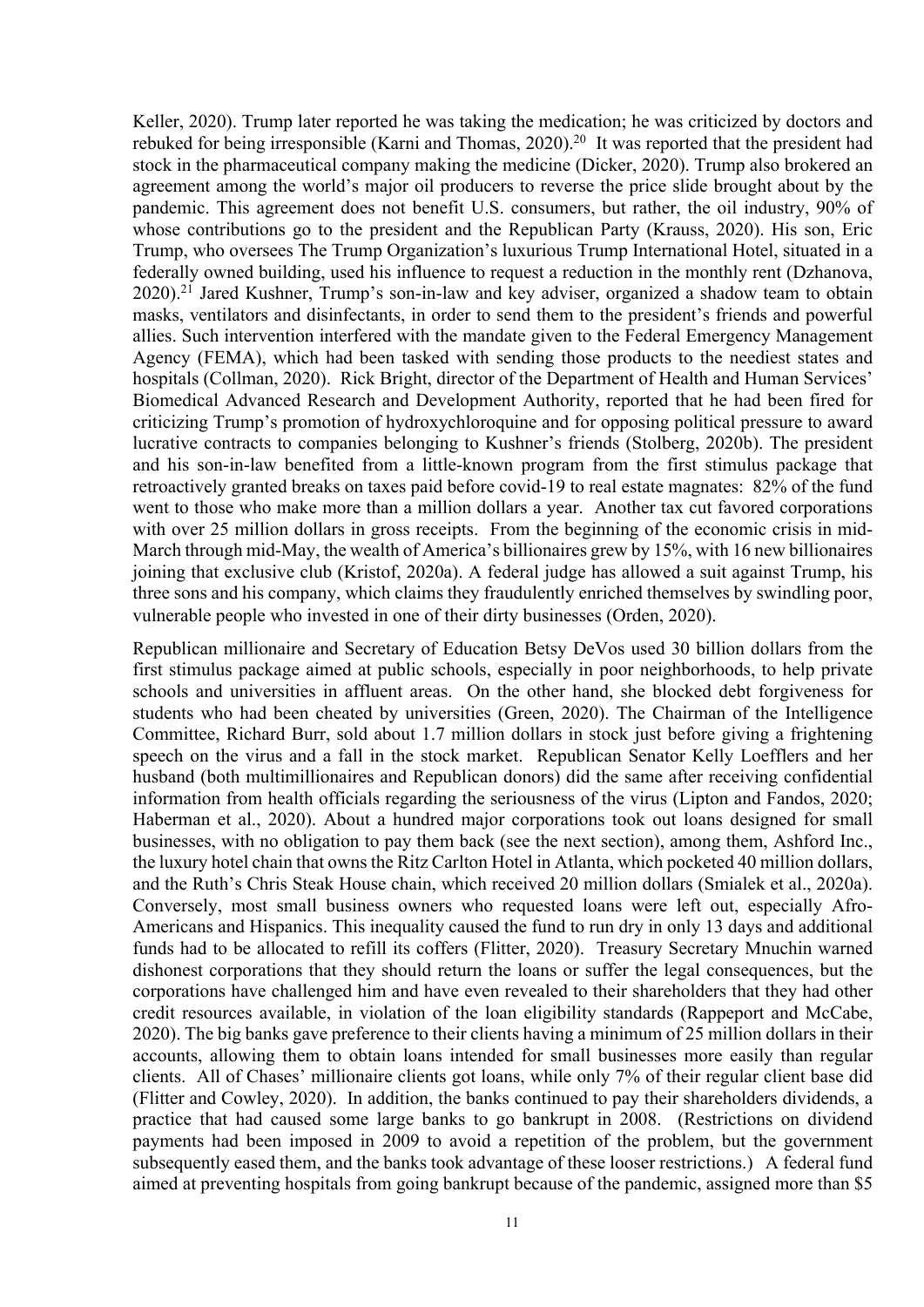billion dollars to twenty large national hospitals (with a majority of private patients). One recipient of this federal largesse was the Providence Health System hospital chain that received \$509 million despite having nearly \$12 billion in cash, which it invests in the stock market, generating abundant profits. (The lobbyists drafted the criteria to ensure that most of the money would go to wealthy hospitals). On the other hand, hospitals with scarce reserves that work with poor patients who are uninsured or on Medicaid received half as much financial assistance through the program (Drucker et al., 2020). The HCA hospital chain, one of the richest in the world, with \$7 billion dollars in profits and a value of \$36 billion, received \$1 billion in federal stimulus funds and paid \$26 million to its chief executive, at the same time it failed to provide protective equipment to its health personal and threatened to fire them if they did not accept a wage freeze and other concessions (Silver-Greenberg et al., 2020). The hospitals in the poorest areas of New York City, with higher rates of infection from the virus, have the least number of beds per capita, lack equipment, advanced medications and endure the highest mortality rates. The opposite is true in the wealthiest private hospitals (Rosenthal et al., 2020). The largest private health insurance companies had profits of between \$2 billion and \$6.7 billion in the second quarter of 2020, due to the postponement of nonurgent surgeries (Abelson, 2020). The cruise ship industry continued sending off cruises after receiving a warning from the CDC not to set sail and after being made aware of new cases and deaths on their ships, which it kept secret. (Estimates are that there were at least 2,592 cases [922 among crew] and 65 deaths [11 among crew] on 54 ships.) ("Cruise Ships…," 2020). Cotton farmers have received federal subsidies equivalent to 33 times what they lost in the Trump tariff wars; $22$  some farmers got millions of dollars in subsidies in spite of a \$250,000 limit. The \$28 billion paid out to farmers because of covid-19 have been concentrated in states that are key to Trump's reelection (LaFraniere, 2020a). Some Republican operatives sold millions of dollars of covid-19 supplies to states and municipalities, but they never delivered them and have been sued. A \$45 million fraud involved the sale of seven million masks with a 400% markup over list price (Rashbaum, 2020). These cases of robbery, fraud, corruption and greed have set an example for amoral people, who hoarded toilet paper and other products, while market prices for ventilators, masks and disinfectants went up exorbitantly (in some cases, as much as 1,662%). A group of international fraudsters stole thousands of worker social security numbers and embezzled millions of dollars that had been set aside for the unemployed (M. Baker, 2020).

The rhetoric that "we are all facing the virus together" has not been confirmed in practice. In New York, almost half a million people left for properties in locations with fewer cases of the virus. The highest 1% income bracket made up the overwhelming majority of those who escaped, while an enormous majority of those whose incomes were in the lower 80% of the economic pie stayed behind (Quealy, 2020).

## **5. The Stimulus Packages: The Democratic Battle to Make them More Equitable**

As this article was finished, the U.S. Congress had passed two stimulus packages. The first totaled \$2.3 billion, almost three times the 2009 stimulus package to deal with the Great Recession. Initially, this package was focused on aiding the big companies. It was the Democrats in both houses who fought to get funding for the unemployed, small businesses, hospitals, health workers, food aid and a greater amount in individual payments for millions of U.S. citizens. They also demanded supervision in the distribution of the funds to avoid their being used to increase executive pay or for stock repurchases, as occurred with the 2009 package. Democratic Senator Elizabeth Warren protested, "We're not here to create a slush fund for Donald Trump and his family, or a slush fund for the Treasury Department to be able to hand out to their friends" (Derysh, 2020). Mitch McConnell accused the opposition of engaging in political games and Trump urged his party to reject the Democratic proposals and make a quick decision. Republicans such as the multimillionaire Senator from Florida, Rick Scott, opposed the payment of \$600 a week to the unemployed in addition to their state unemployment subsidies, alleging that such payments would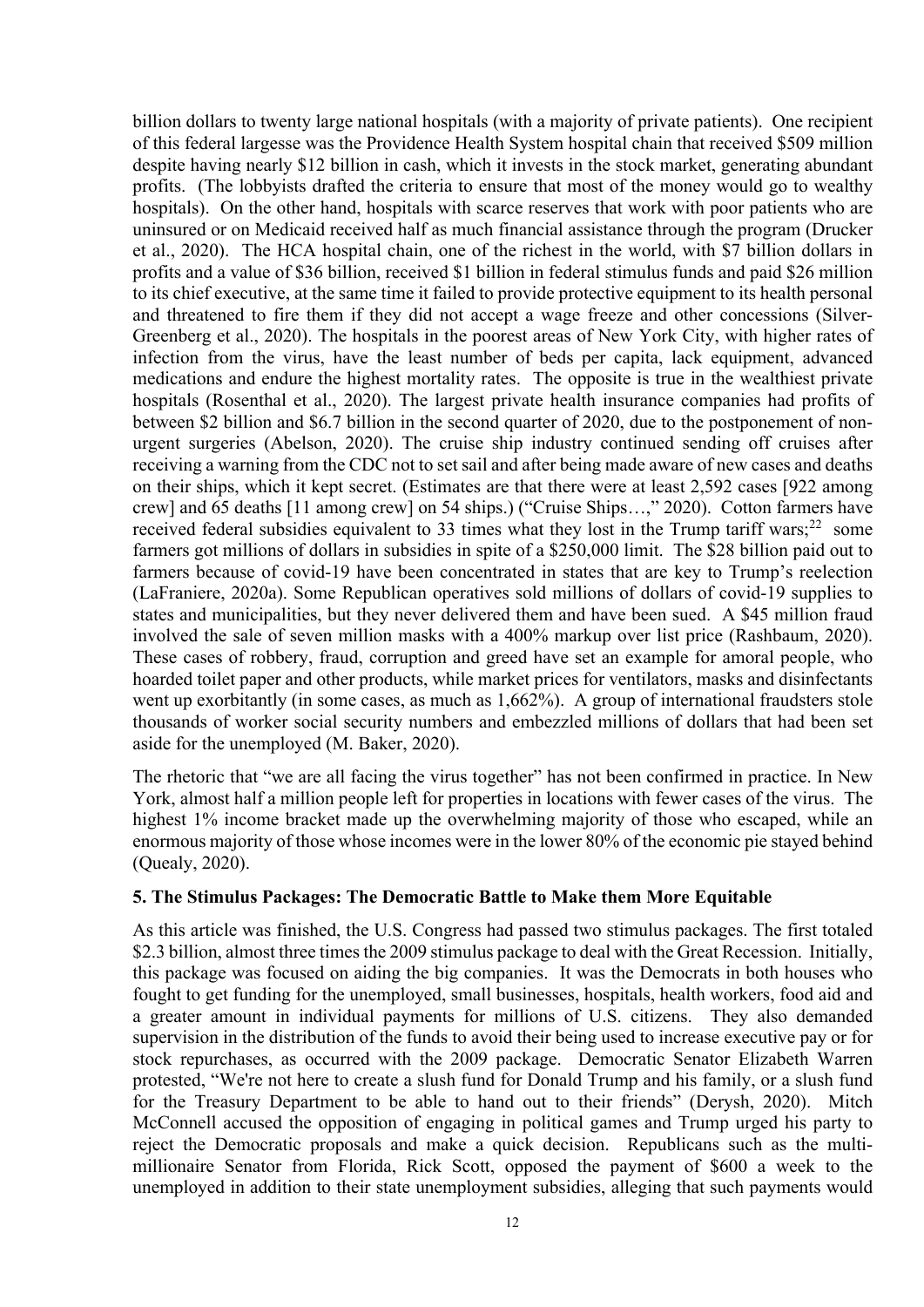be a disincentive for the unemployed to return to work.<sup>23</sup> The urgency of passing a package and a temporary withdrawal from the negotiations by the Democrats won them some concessions. Even so, most of the aid was channeled to the large corporations and there were many problems: 22% was granted to these corporations in the form of subsidized loans; 13% in a single \$1,200 dollar payment to citizens who earn less than a certain income level (the delivery of that payment was held up because Trump ordered that his name appear on checks, as if he had paid for them, a brazen example of electioneering); 11% went to small business loans (only 26% of small businesses received them, the biggest slice having gone to the big corporations, as indicated above); 11% of the funds went to the unemployed (this program ended at the end of July, but see later); 6% was distributed to states and municipalities (who bear the brunt of the fight against the virus), and 5% went to the hospitals facing the pandemic (obviously insufficient) (CARES Act, 2020; Cochane and Fandos, 2020). The neediest did not receive aid, either because such aid was not directed at them or because they were unaware it existed or how to fill out the applications.

Afro-American and Hispanic small business owners have been more harmed by the economic crisis than their white counterparts: 41% of Afro-American small businesses, 32% of Hispanic small businesses, and 17% of white small businesses closed, reflecting the fact that Afro-Americans and Hispanics work in the industries or occupations most hard hit by the covid-19 lockdown and the economic crisis, such as restaurants and transportation. Furthermore, Afro-American and Hispanic small businesses have less capital and consequently, ran out of cash more quickly. In addition, these two groups benefitted less from the stimulus packages: only 12% of Afro-Americans and Hispanics received the funds they applied for, as opposed to half of all small businesses generally (Leatherby, 2020). Breaking all of his previous records for fallaciousness, Trump asserted in July 2020 that he was the president that had done most for "black America," with the *possible* exception of Abraham Lincoln. A journalist asked Trump if he also did more than President Lyndon B. Johnson, who promoted the Civil Rights Act of 1964, and Trump answered in the affirmative.

The first stimulus package soon proved insufficient. A second package totaling \$484 billion was approved to assist small businesses, hospitals and aid in virus testing, the latter two areas having been promoted by the Democrats. In May, House Democrats passed a third package totaling three trillion dollars, including one trillion in aid to states and municipalities and the rest for another individual payment to taxpayers, extra payments to the unemployed and food assistance. Jerome Powell, head of the Federal Reserve, backed the need for such a package to avoid irreparable harm to the economy and unemployment,<sup>24</sup> adding that it was up to Congress because the Federal Reserve had already done all it could (Smialek et al., 2020b). The Republicans were opposed. Trump said he was not willing to help states governed by Democrats and indicated he would veto the package, and Republican Senator Scott questioned why states that were financially well off should help those with fiscal problems. Nevertheless, the former presidential candidate and moderate Utah Republican Senator Mitt Romney shot back that it was not only the states who voted Democratic that had problems, since there were states that had voted Republican and were suffering severely, such as Louisiana, Kansas and Kentucky. The sharp drop in the stock market in March (the Dow plummeted 2,000 points) put further pressure on the Republicans to pass a third stimulus package. In May, McConnell declared he would not push through a third package unless it incorporated a clause exempting the federal government and businesses from liability in case the reopening increased the number of deaths because of the pandemic (Wilkinson, 2020). At the beginning of July, faced with new outbreaks of the pandemic and Powell's urging that a third stimulus package was needed, the Republicans came up with a \$1 billion package to counter the \$3 billion Democratic proposal. The plans differed in their measures and degrees of equity. The Republicans wanted a moratorium on the capital gains tax, a reduction in the payroll tax paid by employers, more deductions for corporative expenses on meals and entertainment, and limits on business liability. The Democrats, on the other hand, demanded aid for states and municipalities, an extension of the \$600 payment to the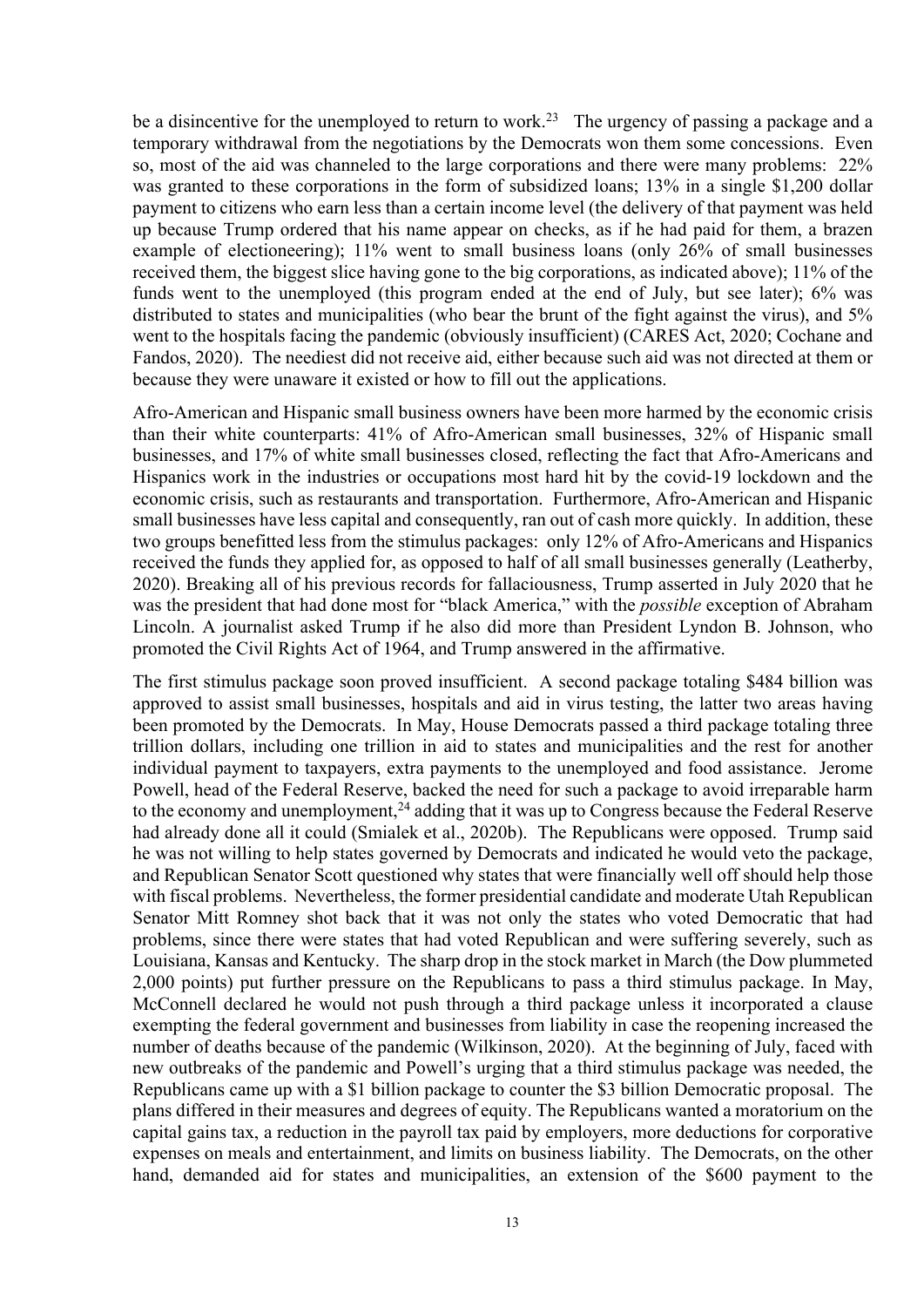unemployed (rejected once again by the Republicans) and other social programs. Trump did not get involved in the stimulus package debate and the Republican senators went on vacation without agreeing on a package with the Democrats (Rappeport and Smialek, 2020).

Before departing for vacation, the Republicans cut the enhanced unemployment benefit from \$600 to \$200 a week and rejected Trump's requests of \$1.75 billion for a new FBI building (the current headquarters are one block from Trump's Washington D.C. hotel) and a suspension of the payroll tax. The president criticized that proposal, boycotted the conversations and said that he would only support a second payment for all U.S. citizens because did not care about the rest (Cochrane and Tankersley, 2020). Surprisingly, in August, Trump enacted a confusing executive order of dubious legality: allowing companies to defer payroll taxes for Americans making less than \$100,000 a year from Sept. 1 through Dec. 31., The measure had been rejected by both parties and denounced by the U.S. National Academy of Social Insurance as an attempt to dismantle social security pensions and Medicare, programs that the president had promised to protect (NASI, 2020). Another order extended the enhanced unemployment benefit, but only in the amount of \$400 (\$300 financed by the federal government and \$100 by the states, which lack the funds to do it). The order excluded aid to states and municipalities, and for reopening schools and small businesses. According to the Constitution, all the orders require congressional approval, and hence were mostly in limbo (Cochrane et al., 2020; Liber and Cowley, 2020). As this article was finished, there was debate on whether Congress would interrupt its recess to come back and approve a proper package with the needed funds. The inequitable distribution of earlier stimulus package funds has been proven: states with small populations and few cases got a very large share of the pie (Hawaii, \$2 million for every positive case, Alaska, \$3.4 million), while big states with more cases had received very small portions (New York, \$24,000 per case, and New Jersey, \$27,000) (Mulvihill, 2020). The first package prohibited Trump and his family, the vice president, and congresspersons from receiving aid from the fund. Congress set up various committees to oversee spending within the CARES Act. Among them were the Pandemic Response Accountability Committee (PRAC), made up of inspectors general from a minimum of nine federal agencies, with responsibility for overseeing expenditures from the entire bill. Another was the Congressional Oversight Commission, with four members (two from each party) and a chairperson agreed to by the speaker of the House and the Senate majority leader, with responsibility for overseeing economic stability efforts by the Treasury Department and the Federal Reserve Board (Gode, 2020).

On March 30, 2020, Glenn Fine was appointed to be Chair of the PRAC. On April 7, 2020, Trump removed Fine, who was acting inspector general for the Defense Department and who had "earned a reputation for aggressive independence." Fine's removal as acting inspector general made him ineligible to chair the PRAC. (Savage and Baker, 2020; Pandemic Response Accountability Committee, Wikipedia). The Congressional Oversight Commission has issued reports, but still has no chairperson. According to Commission member Donna Shalala, "We've been producing first class reports. But it's killing us...We need a chair, and we need to hire staff" (Broadwater, 2020). Lacking any supervision, it's no surprise that Trump, his family, and his friends have unduly benefitted from the stimulus package, as proven in this article.

## **6. Trumpian Triage in Theory and Practice**

At times of serious disasters or disease, triage is used to maximize insufficient resources, prioritizing patients according to their level of need while factoring in the degree of probability that they will benefit from treatment or survive. Theoretically, with covid-19, the decision of who has access to tests, ventilators and intensive care units should be objective and ethical, never influenced by wealth, race, power, gender, age or connections, but in a Trumpian world that disdains the poor, the disabled, women, the elderly, Afro-Americans, Hispanics and immigrants, these are precisely the criteria employed.<sup>25</sup> Politicians, businessmen and celebrities have gotten immediate access to covid-19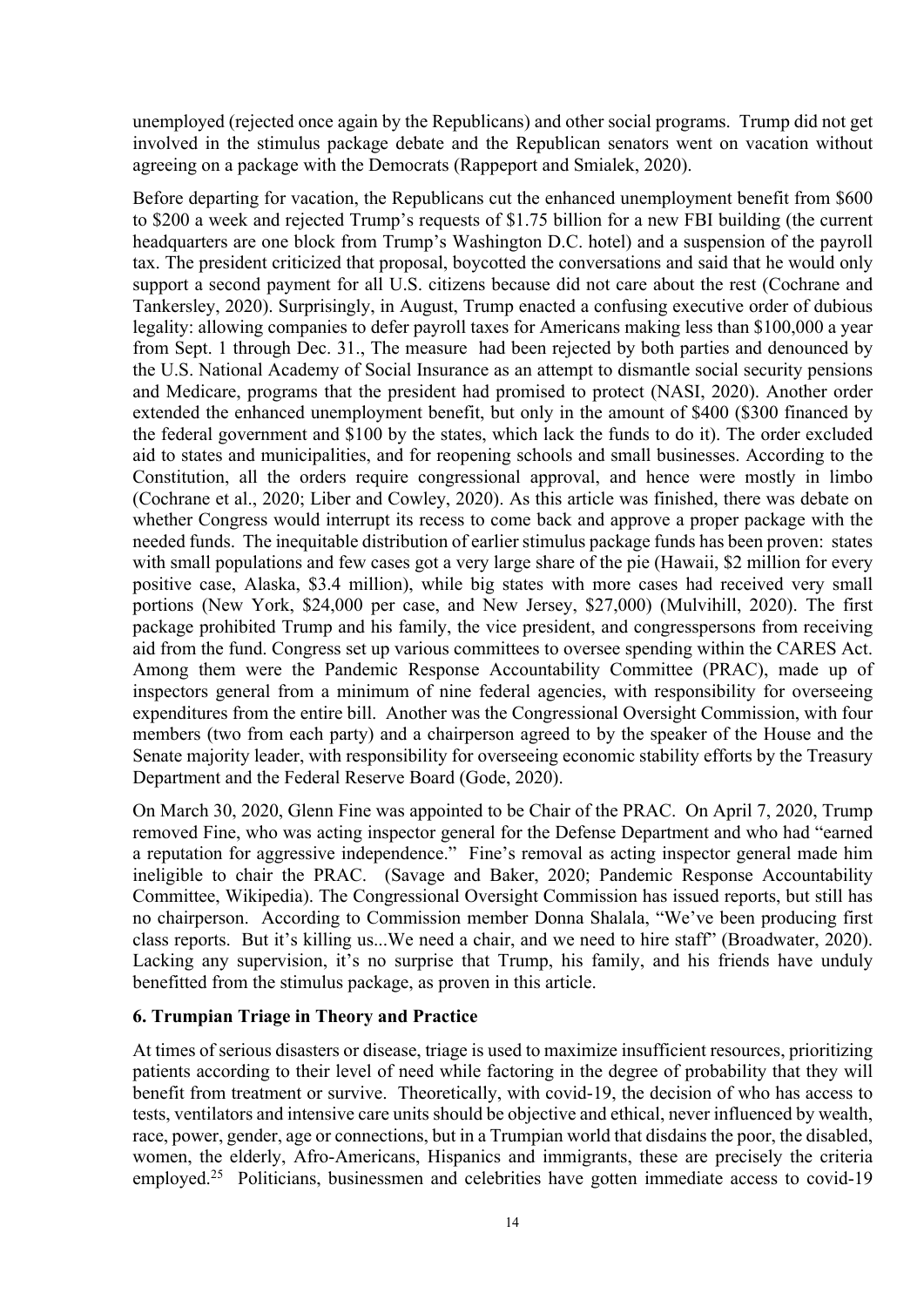tests, including Congressmen Mario Díaz-Balart and Rand Paul, through the taxpayer-funded office that provides medical attention exclusively to Congresspersons in Washington. (Paul had the audacity to fail to self-isolate before knowing the test results.) The mayors of the City of Miami and Miami-Dade County and their wives enjoyed this same prerogative at the expense of infected people who desperately needed the test. There are also disparities among the powerful: while the president, the vice president, the White House staff and Trump's visitors are tested daily for the virus, with rapid access to results, in the Senate only those who show signs of infection can be tested.

According to New York City statistics, Hispanics and Afro-Americans are three times more likely than whites to get infected by the virus and twice as likely to succumb to it (Oppei et al., 2020). Hispanics represent 34% of the coronavirus-related deaths in the city while they make up only 29% of its population; Afro-Americans make up 22% of the city's population and 28% of its coronavirus fatalities. It's worse in Washington, D.C. where Afro-Americans comprise 50% of the population, but 80% of the dead, and the pattern is similar in Maryland and Michigan (Steinhauer, 2020). The reasons are obvious: they suffer from greater poverty, economic disparities (below average income, poor housing and malnourishment), a greater proportion of them work in high-risk occupations (transportation, cleaning, food), they have less access to health care and a greater proportion of chronic disease. While private hospitals have large reserves and political contacts to get equipment quickly, the hospitals that treat the neediest are lacking the most basic equipment. In the first three months of the pandemic, the elderly were the most affected and had the highest levels of mortality from the virus, but with the reopening in the summer, the panorama changed, and people aged 22- 44 registered the highest number of new infections, since this group frequented bars, restaurants and stores (often without masking or social distancing), while the seniors continued to self-isolate and protected themselves much more (Bosman and Mervosh, 2020). It has been reported that the virus affects men more than women, but most health workers are female nurses, and this group is more exposed. The economic crisis also affects lower-income households more: 39% of households earning \$40,000 or less a year lost their jobs, versus 13% of those who were making \$100,000 or more (Smialek, 2020a). Another ominous consequence of the crisis in the U.S. is the increase in malnutrition among the poor because of the scarce access to food banks faced with rising demand. A Brookings Institution poll found that 1/5 of mothers with children complain that they do not get enough food, three times as many as in 2008 at the height of the Great Recession, but the Republicans are dead set against expanding the food stamps program. The first rescue package in March included a program to provide food to children who had lost meals because of school closures, but two months later only 15% of them had received the food and 16 states lacked federal approval for the program (DeParle, 2020a, 2020b). The pandemic has also led to an avalanche of evictions, because the unemployed cannot pay the rent on their homes and have been put out on the street, increasing the number of homeless (Mervosh, 2020). Various southern states have adopted protocols allowing them to suspend ventilator treatment for the disabled. Another disparity exists between predominantly urban states (with high levels of viral infection) and rural states. Republican governors from Arkansas, North and South Dakota, Iowa and Nebraska did not take measures against covid-19 because they thought they would not be affected. One of their governors declared that the measures would violate individual liberties and that sparse settlement in rural areas would act as a shield. On April 10, three quarters of all rural countries were already infected and were suffering from a serious shortage of hospitals, equipment, and personnel to take on the pandemic.

### **7. People's Reaction to Trump's Failed Covid-19 Policy and Impact on his Reelection**

With copious evidence, this article demonstrates Trump's direct responsibility for more than 5 million covid-19 cases and more than 170,000 deaths from covid-19 in the U.S. He minimized the severity of the pandemic and he took months to react despite having information, studies, and expert advice. He only acted when the stock market plunged, threatening his reelection. He neither designed nor applied a nation-wide federal plan that, with the aid of epidemiologists, could order the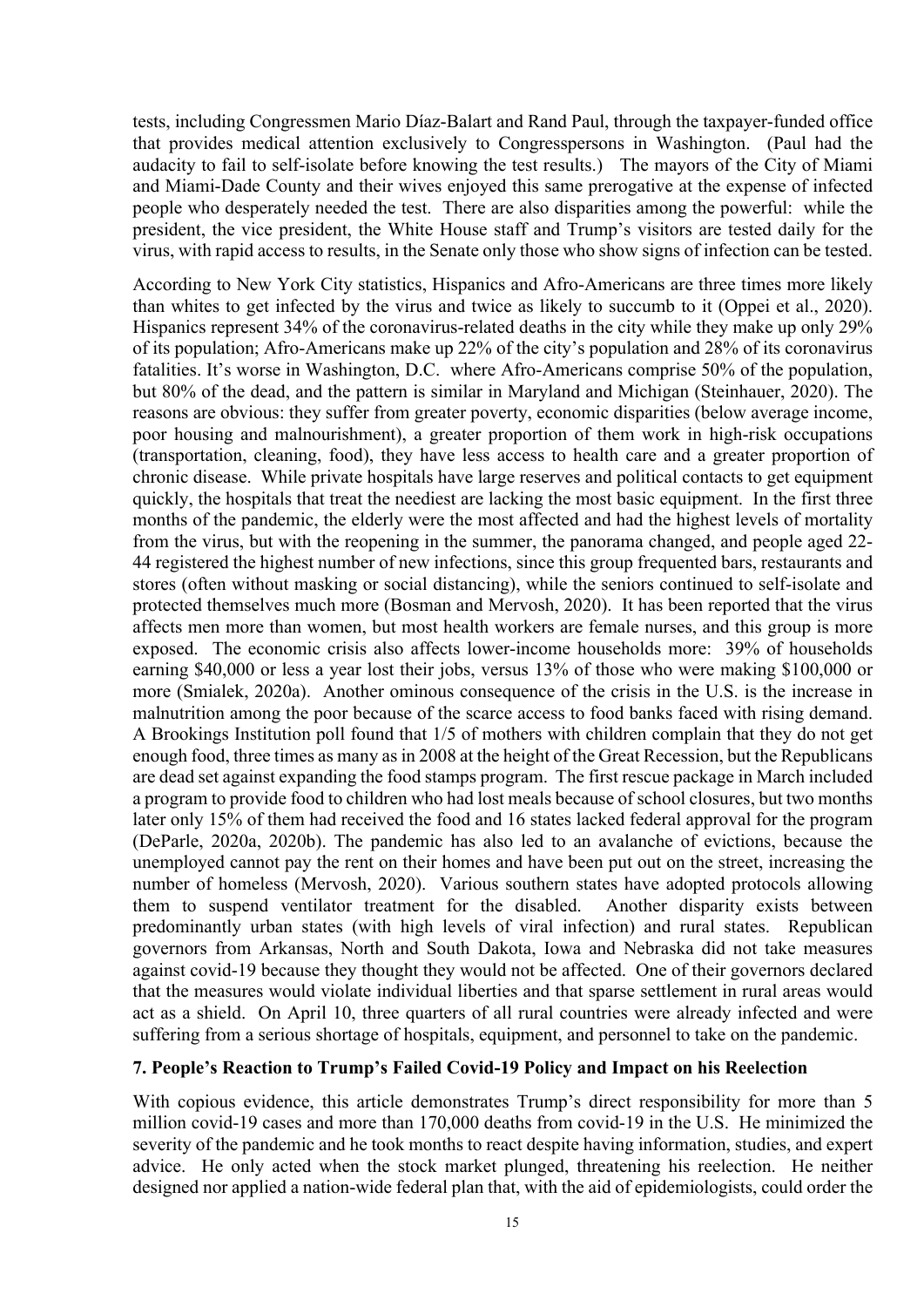mandatory shutting down of establishments, quarantining of people, the use of masks, disinfectants and social distancing, as well as massive testing and contact tracing. On the contrary, he fought the states, and criticized various governors who were pioneers in imposing restrictions before subsequently saddling them with the responsibility for dealing with the pandemic. (He did so despite having declared that he had total power over the states.) Along with the vice president, he set a bad example for the population, by refusing to use a mask in his television appearances and public visits. He also talked up a medication that he asserted, against all scientific evidence, was effective in preventing the virus and suggested taking or injecting oneself with disinfectant to avoid covid, without being concerned about the harmful effects such advice could have on the population. Trump and his followers adhered to social Darwinism. Faced with a choice between death and the economy, they supported the latter without caring about the terrible effects that would have on the people, especially among the elderly, whose death was justified as a necessary sacrifice for the good of the economy. The stimulus packages were inequitable. The Republicans obstructed measures to aid the unemployed and the ethnic groups hardest hit by the virus and the economic crisis. Trump, his family, friends and Republican allies took advantage of the stimulus funds to increase their wealth. Worried by the fall in stock market prices and high unemployment, the president urged governors to reopen their states even though in most of them, the virus curve was moving upward. A miniscule percentage of the population had been affected by the virus, but there was no order for massive testing and contact tracing, and no guarantee that there were sufficient ventilators and intensive care beds in the hospitals. This decision flew in the face of expert warnings that an early reopening would generate a resurgence of the virus and a worse economic crisis than at the outset. Both Trump and the vice president used multiple ploys to deny that the reopening had caused new outbreaks in most states. As part of his reelection campaign, Trump convened massive Republican rallies, which led to an increase in new cases and deaths, and this did not stop him from pursuing his fateful campaign. For months during this national tragedy, Trump never showed empathy for those afflicted with the virus and their families. On the contrary, he promoted hatred and national division, attacking all those he perceived as enemies and blaming opponents and the media for his own mistakes.

Discarding prior evidence, with his habitual arrogance, Trump boasted that the American people thought he had done a great job managing the virus and told critics to look at the polls. After the initial measures in mid-March, Americans behaved as usual in terrible crises: support for Trump rose from 44% to 47-52%. Nevertheless, this is much less than the 90% that approved of George W. Bush after 9-11, the 89% approval rating enjoyed by George Bush during the war against Iraq, the 87% of the population that supported Harry Truman at the end of World War II, or the 85% supporting Franklin D. Roosevelt after entering the war. Higher percentages of the population (between 75% and 79%) support the leaders of Austria, Denmark, Holland, and New Zealand, which took early measures, allowing them to safely reopen their economies. Furthermore, in mid-April, Trump's approval rating slid to 46% for two reasons, one related to the economy and one being the president's attitude. Among the former: the warning by the managing director of the IMF that this crisis would be worse than the 2007-2008 crisis, the 9.7% drop in GDP during the second quarter of 2020 and the rise in unemployment, which Federal Reserve Chairman Powell said would remain high for years. <sup>26</sup> It was predicted that the economy would shrink by 7.3% in 2020 if the virus was contained and by 8.5% if it was not; the annualized rate of decline in mid-year was 33% (Smialek and Rappeport, 2020). The second reason was the president's daily television appearances, in which he criticized governors and mayors who held different opinions from his and increased the country's polarization instead of trying to achieve unity in the face of a common danger. He fired the inspector general that had just been appointed to supervise the stimulus package. He praised himself, boasting of high TV ratings in the middle of an increasing death rate. He made factual mistakes. He constantly contradicted himself or issued retractions and made foolish remarks that revealed his vast ignorance, such as saying that he had averted billions of deaths in the U.S., a country that only has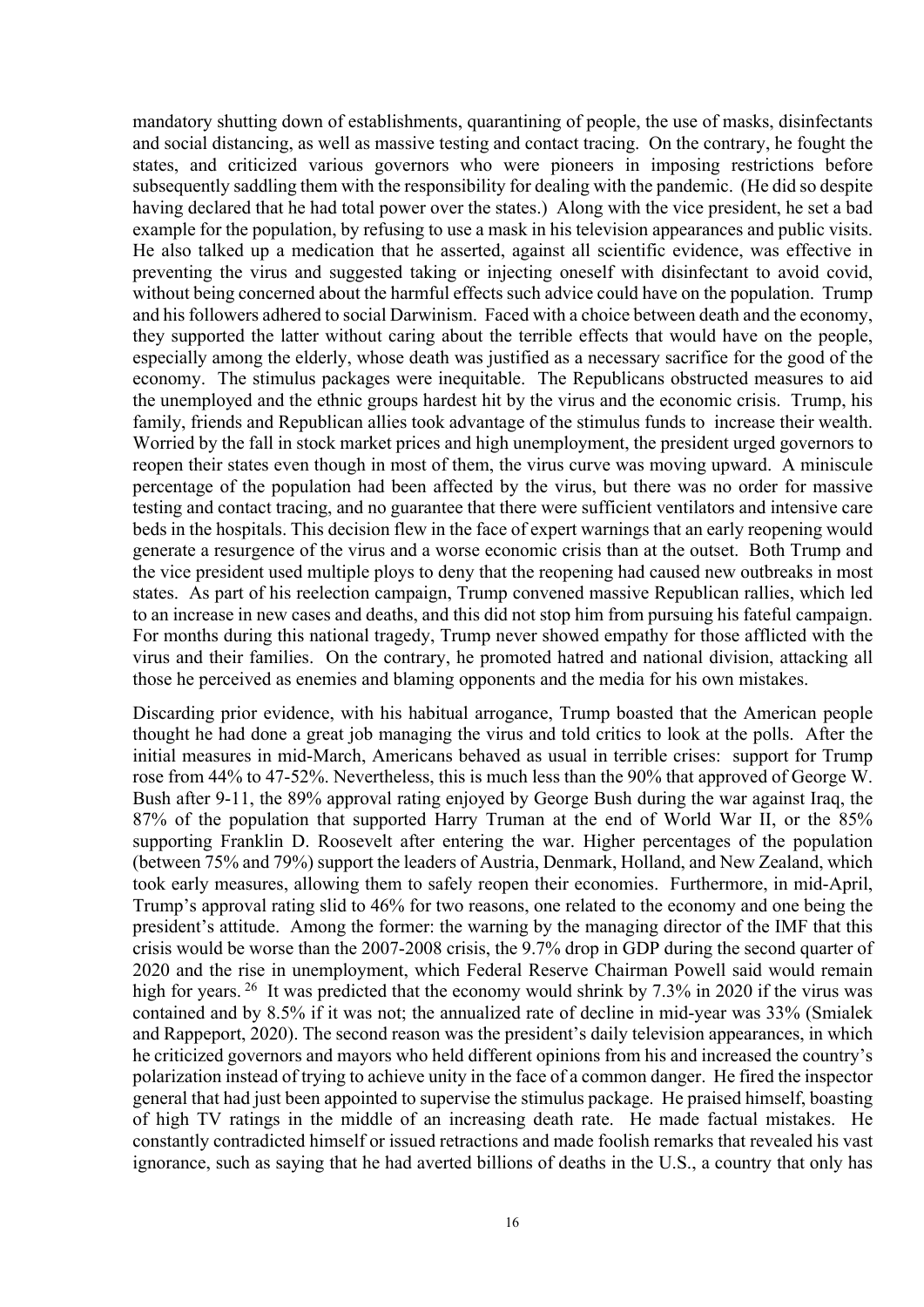330 million inhabitants. Other such remarks were dangerous, as when he suggested people take or inject themselves with disinfectants that would go to the lungs and kill the virus.<sup>27</sup>

An important question is how Trump's deplorable performance in dealing with the pandemic and the peaceful protests over the murder of an Afro-American by Minnesota police (see below) will affect his reelection (66% of the population disapproves of the way in which the president managed these crises). Four surveys in the first half of April (before Democratic presidential candidates Bernie Sanders and Elizabeth Warren announced their support for Joe Biden showed that Biden would beat Trump by 11 points, which increased to 13 points if one took the pandemic into consideration. The projected margin of victory was 20 points among middle class voters. At the beginning of June, various polls showed Biden maintaining an 11-point lead, while keeping a 13-point edge regarding the handling of the pandemic. Biden had a 20-point lead among whites with a college degree and a 25-point lead among women. Trump dismissed as false a CNN poll that placed him 14 points below Biden and demanded, unsuccessfully, that the poll be withdrawn (Russonello, 2020; Burns and Haberman, 2020; Cohn, 2020a; Grynbaum and Haberman, 2020). At the end of June, a poll by the ultraconservative Fox News gave Trump only 38% of the vote, versus 50% for Biden (Blanton, 2020), while a New York Times poll split 36% for Trump and 50% for Biden due to Trump's terrible handling of the pandemic and the peaceful anti-racism protests (Biden had 79% of the Afro-American vote, 64% of the Hispanic vote, 59% of voters aged 18-34, 55% of women's votes, and 52% of those 65 and over; Burns et al., 2020). Lastly, *The Economist* (2020) projected Biden would win 337 electoral votes (270 are required to win the presidency), giving the Democratic candidate an 86% chance of victory as opposed to 14% odds of winning for Trump, "the greatest margin of victory since Barack Obama's victory in 2008." Trump has dismissed all these polls and predictions as false, as they were in 2016—he argues—but Biden's winning margin is in the double digits, greater than Hillary Clinton's. (Rogers, 2020). Various prominent Republicans, such as former President George W. Bush, former Secretary of State Colin Powell, former presidential candidate and current Senator Mitt Romney, the widow of former presidential candidate and Senator John McCain, Trump's former Secretary of Defense James Mattis and various high-ranking military figures, have indicated they have serious reservations about voting for Trump, and some have announced they will vote for Biden (Martin, 2020b). According to the polls, the Republican candidates for the Senate are behind their Democratic opponents, even in the states that Trump won in 2016 (Cohn, 2020b). Before, Republicans slavishly supported Trump because otherwise, they could lose the elections; now they are worried that a drop in popular support for the president may be an obstacle to keep their seats. A poll taken at the end of June indicated that 6% of those who voted for Trump in the most fiercely contested states in 2016 would not do so in 2020. Between 78% and 86% felt that Biden would be a better president because he would do a better job uniting the nation, he would be better for racial relations and would handle the pandemic better (Cain et al., 2020).

Another question is whether an eventual economic recovery will be quick enough and strong enough to help the president. A growing number of economists believe that, even if there were to be a quick reopening without a second wave of the virus, the recovery would be slow and fluctuating. This view was supported in May by the Federal Reserve Chair Powell: "This economy will recover [but]... It may take a period of time, it could stretch through the end of next year, we really don't know" (Smialek, 2020b). The Congressional Budget Office projected that full recovery could take years, assuming growth would return in 2020. In July, after the Trump-sponsored reopening and subsequent new outbreaks, Powell issued a more pessimistic prediction: "A full recovery is unlikely until people are confident that it is safe to re-engage in a broad range of activities," Mr. Powell told a House committee, adding that a second wave "could force people to withdraw" and "undermine public confidence…" To this end, a third stimulus package is urgently needed (Stolberg and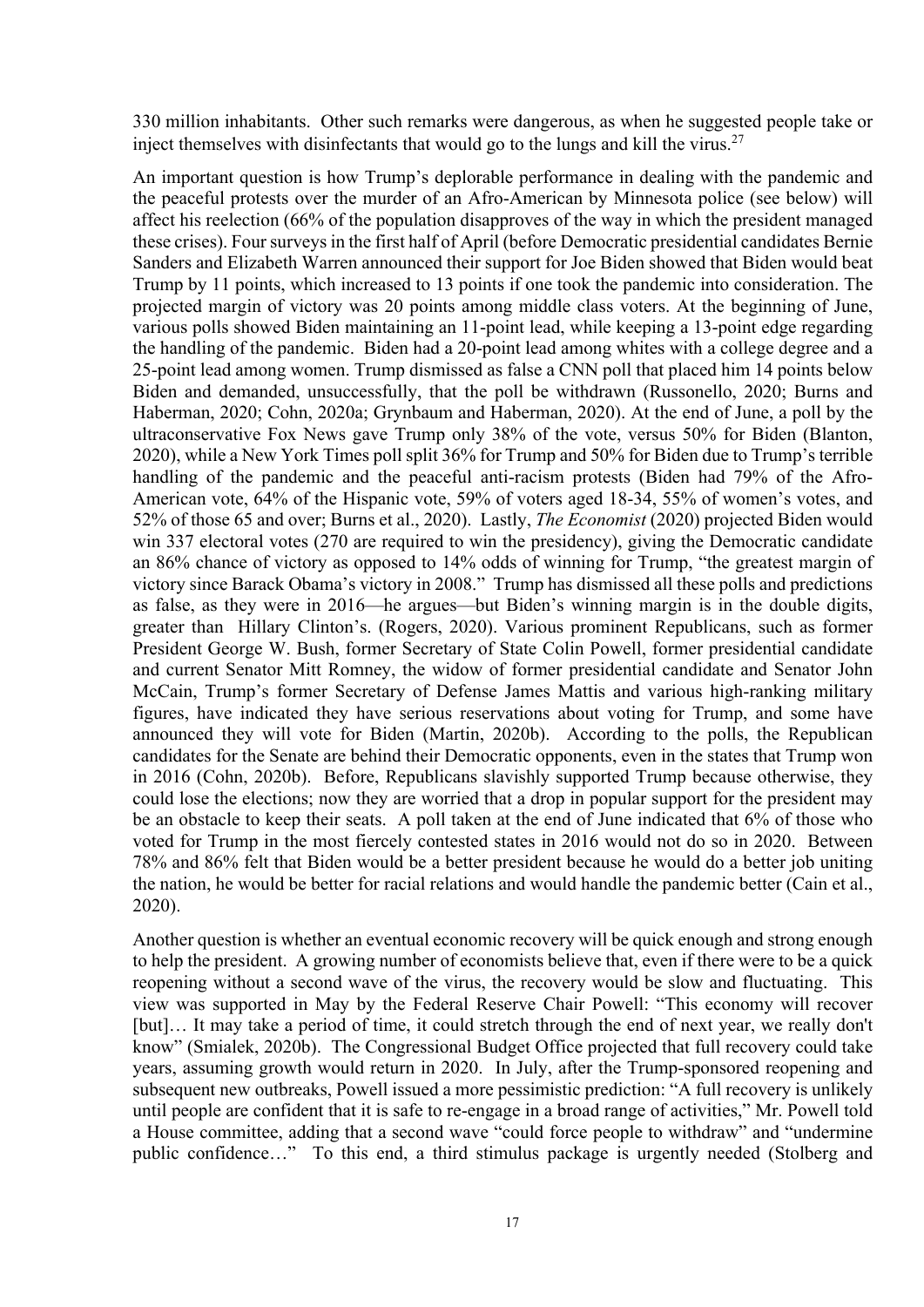Weiland, 2020b). The precipitous reopening is sparking national outbreaks of the virus with adverse consequences for health and the economy, as well as for Trump's reelection chances.

Former Vice President Biden has warned that if Trump believes he will lose the election, he could postpone it or resort to any ruse to win it (Cillizza, 2020). A team at Georgetown University has studied various scenarios for such trickery (Epstein, 2020). The first scenario is that Trump might prohibit voting by mail because, he claims, it would lead to "the most rigged election in our nation's history." In a precedent-setting move, Twitter labelled this assertion false, which led Trump to threaten to regulate or close down social media for violating his freedom of "expression" (meaning the freedom to lie with impunity). He immediately issued a probably illegal executive order eliminating the protection Twitter enjoyed against lawsuits seeking damages. Since 2012, Trump has cited electoral fraud in 713 instances, especially during the 2016 campaign and the first eight months of 2020 (Baker, 2020f). Questioned on whether he believed that the 2020 election would be rigged, Attorney General William Barr (who supports Trump unconditionally) affirmed that a massive vote by mail would substantially increase the risk of fraud (LaFraniere and Qiu, 2020). The U.S. Supreme Court ruled that mail-in ballots sent in during the Wisconsin spring elections in the midst of the pandemic could not be received and valid up until six days past Election Day, an arrangement that had been approved by the presiding federal judge. Trump falsely claimed that voting by mail in Michigan and Nevada was illegal and threatened not to send federal pandemic aid to those states (Wines, 2020). Furthermore, not only did he refuse to save the U.S. Postal Service from bankruptcy (Democrats have proposed \$25 billion in emergency funding to support the service); he has politicized it. The president appointed postal chief Louis DeJoy, a Republican who donated \$1.5 million to his campaign in 2016 (DeJoy's wife has stock in UPS, the post office's main competitor) and seeks to privatize the service. DeJoy also suspended overtime payments to carriers and committed other acts of sabotage (Shear and Vogel, 2020) A variation of this first scenario is that if the majority of the voting takes place by mail because of fear of the pandemic, the counting of the votes might be delayed (the envelopes have to be opened manually and the votes scanned, which delays the process); in those states where the vote count is very close, the delay might be even greater and Trump might take advantage of this to claim there had been fraud (Goldmacher, 2020).

A second ploy would be for Attorney General Barr to announce a criminal investigation into Joseph Biden, which would lead some people to vote against him and could delay the election. The third scenario would be for Trump to declare a state of emergency, turn to the National Guard, and prevent meetings with ten or more people. In June, following the murder of the Afro-American George Floyd by a Minneapolis (Minnesota) policeman and the subsequent multitudinous demonstrations throughout the country, the vast majority of which were peaceful, including those in Washington, D.C., Trump declared, "When the looting starts, the shooting starts" (His security team had locked him into the White House bunker for his safety, and the next day they surrounded the area with a wall and other obstacles.) Afterwards, Trump issued an ultimatum to governors and mayors: if they didn't put an end to the protests, he would send in the military to do it. At the same time, he ordered the National Guard to attack the peaceful demonstrators who had surrounded the White House, using chemical irritants and flare grenades. This allowed him to leave his residence and walk to a historic church located nearby, where he was photographed holding a Bible. The ultimatum was widely criticized as a violation of both the Constitution and democracy—including the Episcopal bishop of the church where Trump had photos taken of him holding a Bible—54% of the people supported the demonstrators while 22% were opposed (Kristof, 2020b; Senior, 2020). In July, Trump dispatched federal troops in combat gear, without identity badges, to put down peaceful demonstrators in Portland, using tear gas, wounding some, and arresting many more. The governor portrayed this action as "a flagrant abuse of power" and "an attack on our democracy" (Olmos, et al., 2020). Trump boasted that the federal troops had done "a fantastic job," falsely accused the peaceful demonstrators of being "leftist radicals" and "anarchists," said that if Biden won the election the country would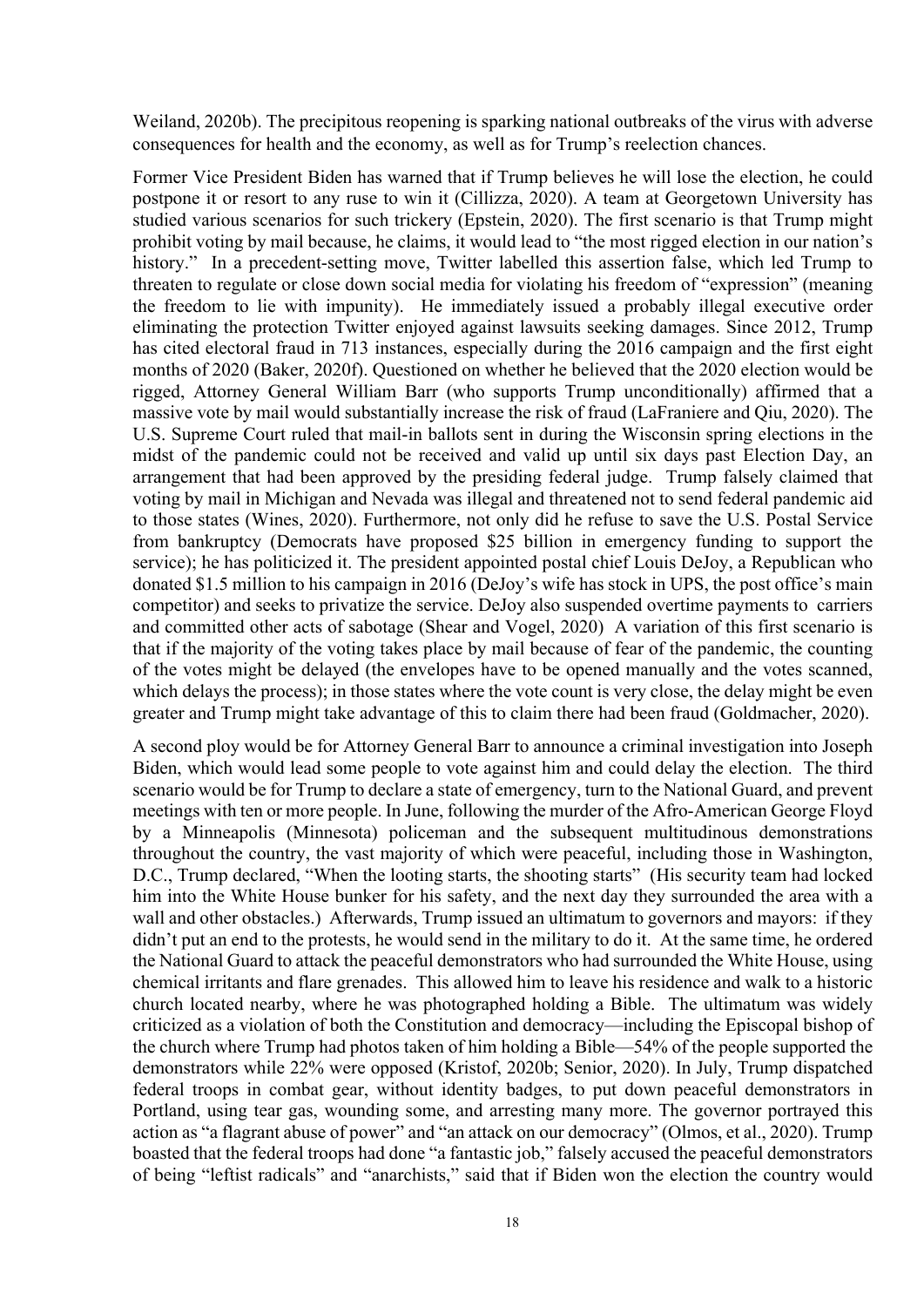"go to hell," and announced that he would send troops to crack down on protesters in other cities run by Democrats, such as Chicago, New York, Detroit and Philadelphia (Baker et al., 2020).

A fourth alternative is for Trump to postpone the elections due to a worsening of the pandemic, a cyberattack on the voting machines or another real or invented disaster. Jared Kushner, the president's son-in-law and main adviser, was asked if the election could be postponed, and he responded, "I'm not sure I can commit one way or the other (Karni and Haberman, 2020)." After the scandal that comment generated, he said he was not involved in the matter. At the end of July, Trump tweeted: "With Universal Mail-in Voting… 2020 will be the most inaccurate and fraudulent election in history… Delay the election until people can properly, securely and safely vote?" (AFP, July 30, 2020). An 1845 federal law sets the date of the presidential election. The president cannot postpone it; only Congress can amend the law. Even if Congress were to do so, which is impossible because the House has a Democratic majority, the Constitution mandates that the president and the vice president must leave their posts on January 20 (Burns, 2020).

A fifth scenario is for Trump to lose the election by a narrow margin and then claim there was fraud. It should be recalled that in the 2016 campaign, he stated he would not accept a Hillary Clinton victory. In the 2000 election, Democratic candidate Al Gore won the popular vote (as did Hillary Clinton in 2016), but the key decision by the Electoral College was subordinated to the results of the very close voting in Florida. There was a long vote recount and the Supreme Court (then more ideologically balanced than today) decided in favor of George W. Bush. Today, the Court has a conservative majority, and if there were a similar issue, it would vote for Trump (in 2020, however, Chief Justice John Roberts changed his vote three times, joining with the four progressive judges on major cases.) In an interview with Fox News on July 19, Trump suggested that he might not accept the election results if he lost. (Rogers, 2020).

In a worst case scenario, if, despite the previous analysis, the president were reelected, Nobel Prize laureate Paul Krugman (2020a) predicts that in his second term, Trump would become an autocrat.<sup>28</sup> He would punish anyone opposing him, he would introduce further obstacles to freedom of the press, he would purge all civil servants not supporting him and replace them with loyal appointees, he would increase the division in the country for his own benefit,<sup>29</sup> he would try to impose his will on the states, and would break up peaceful demonstrations. He would do all of this with the support of obedient Republicans, ultra-rightist religious sects, racists and misogynists, white power groups and neo-Nazis. And of course, there would be a flare-up of the Funnel Law.

For how long would it be necessary to suffer through this? Trump himself has said a couple of times, supposedly jokingly, that under normal rules, he would have to leave office in 2024, so he might seek a third term that is prohibited by the Constitution, which sets a maximum of two terms for the president (Politico, 2019). John Bolton (2020), former national security adviser, revealed in his book that Trump told Xi, the Chinese leader, that Americans wanted to eliminate the constitutional limitation of two terms of office for the president. More recently, Trump stated, "Never again will another President inherit empty shelves or expired products. At least — hopefully, in five years you're talking about. It may be 9 years; it may be 13 years ("*Trump insinúa* [Trump Insinuates]…", 2020)." The cases of various Latin American presidents who were democratically elected for one term, but later either changed the law or the constitution to get reelected various times, becoming autocrats, provide an ominous antecedent for this.

<sup>&</sup>lt;sup>1</sup> The author is solely responsible for content of this article, but is grateful for the useful comments received from Aníbal Pérez-Liñán (Professor of Political Science, University of Notre Dame), Silvia Borzutzky (Adjunct Professor of Political Science, Carnegie Mellon University), Verónica Montecinos (Professor of Sociology, Penn State University), Elaine Acosta (Visiting Research Scholar, Florida International University) and Emilio Morales (President & CEO at Havana Consulting Group). I am also grateful to Daniel Sherr for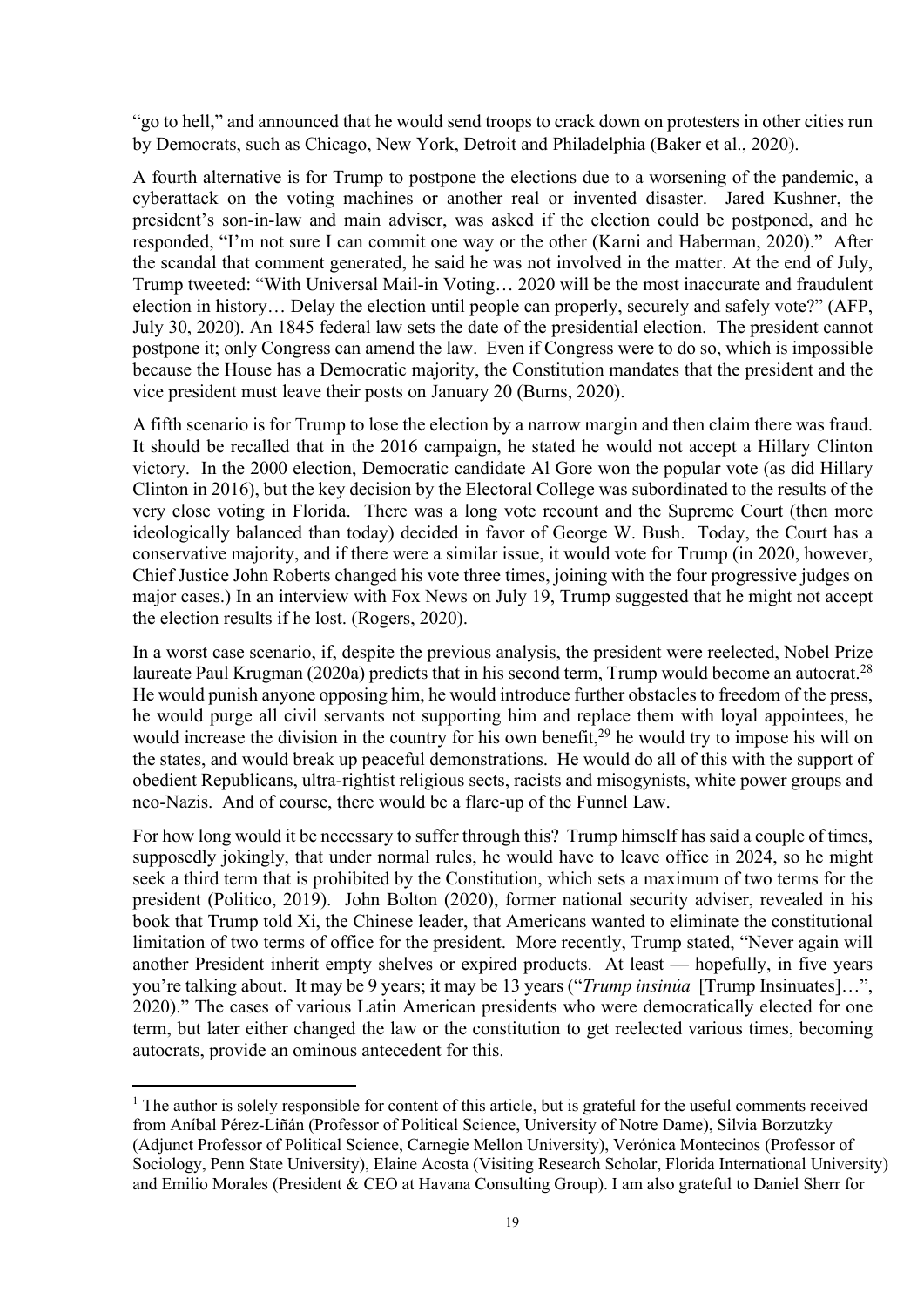translating an earlier version of this article, which I have since revised and expanded and to Iraida Iturralde president of the Cuban Cultural Center of New York who generously lent her time and support to locate pertinent addressees of the article, which has now been updated through August 11, 2020.

 $2 \text{ In May, after two White House sides tested positive, Trump ordered all West Wing employees to use masks, }$ except for himself (Shear, 2020). In a visit to the Mayo Clinic to visit covid patients, Vice President Pence was not wearing a mask, although the institution required it and everyone around him was wearing one. Several Secret Service agents assigned to Pence's security contracted the virus. It was not until the beginning of July, with new flare-ups of the virus, that he wears one for the first time.

<sup>3</sup> The Washington Post has a team (The Fact Checker) that does a daily truth check on Trump's statements and keeps a running total of the falsehoods. See the book *Donald Trump and His Assault on Truth* (Simon & Schuster).

<sup>4</sup> For a profound study of inequalities in the United States see Reich, 2013.

<sup>5</sup> htpp://es.wikipedia.org/wiki/Ley\_del\_Embudo (*Law of the Funnel*); May 18, 2020.

 $6$  On how these motivations determine Trump's foreign policy, see C. Mesa-Lago 2019.

 $<sup>7</sup>$  Graham immediately announced he would launch an investigation on the matter only to backtrack a few</sup> hours later (Wagner, 2020).

<sup>8</sup> The president has repeatedly lied regarding his performance: 1) "We are testing more people per capita than South Korea, the United Kingdom, France, Japan, Sweden, Finland, and many other countries, in some cases combined." (He omitted 24 countries with higher per capita testing rates, such as Germany, Canada, Spain, and Switzerland.); and 2) the number of cases in the United States is falling "rapidly throughout the country." (There are states where this has occurred, such as New York, but the opposite is true in nine states and 24 other states have showed no change (figures from John Hopkins University.)

 $9$  Jared Kushner, who has no medical expertise, asserted that New York did not need 30,000 ventilators because "I have all this data about I.C.U. capacity… I'm doing my own projections, and I've gotten a lot smarter about this. New York doesn't need all the ventilators."

 $10$  See C. Mesa-Lago, 2017.

 $11$  If Trump had intended to impose a reopening and the states had refused, the conflict would have gone to the federal courts and perhaps, even to the Supreme Court, delaying the decision for months and hurting his reelection chances.

 $12$  Governors have complained that the scarcity of tests is the major obstacle to reopening the economy. The governor of Virginia said that he was "fighting a biological war without supplies." McConnell, Republican leader of the Senate, declared that states requesting federal aid should declare bankruptcy rather than receive federal help.

<sup>13</sup> Pence asserted that the termination of the Task Force was due to the "tremendous progress we've made" against covid-19, when in reality, the opposite has occurred: the tremendous progress of the pandemic.

<sup>14</sup> Trump prohibited Fauci from testifying in the House of Representatives because it has a Democratic majority.

<sup>15</sup> According to a CNN poll in May, 84% of Republicans trust covid-19 information provided by Trump while only 4% of Democrats find such information reliable. On the other hand, 61% of Republicans and 81% of Democrats believe the information presented by Dr. Fauci. In a June New York Times poll, 84% of voters -- 90% of Democrats and 75% of Republicans -- trusted information provided by scientists.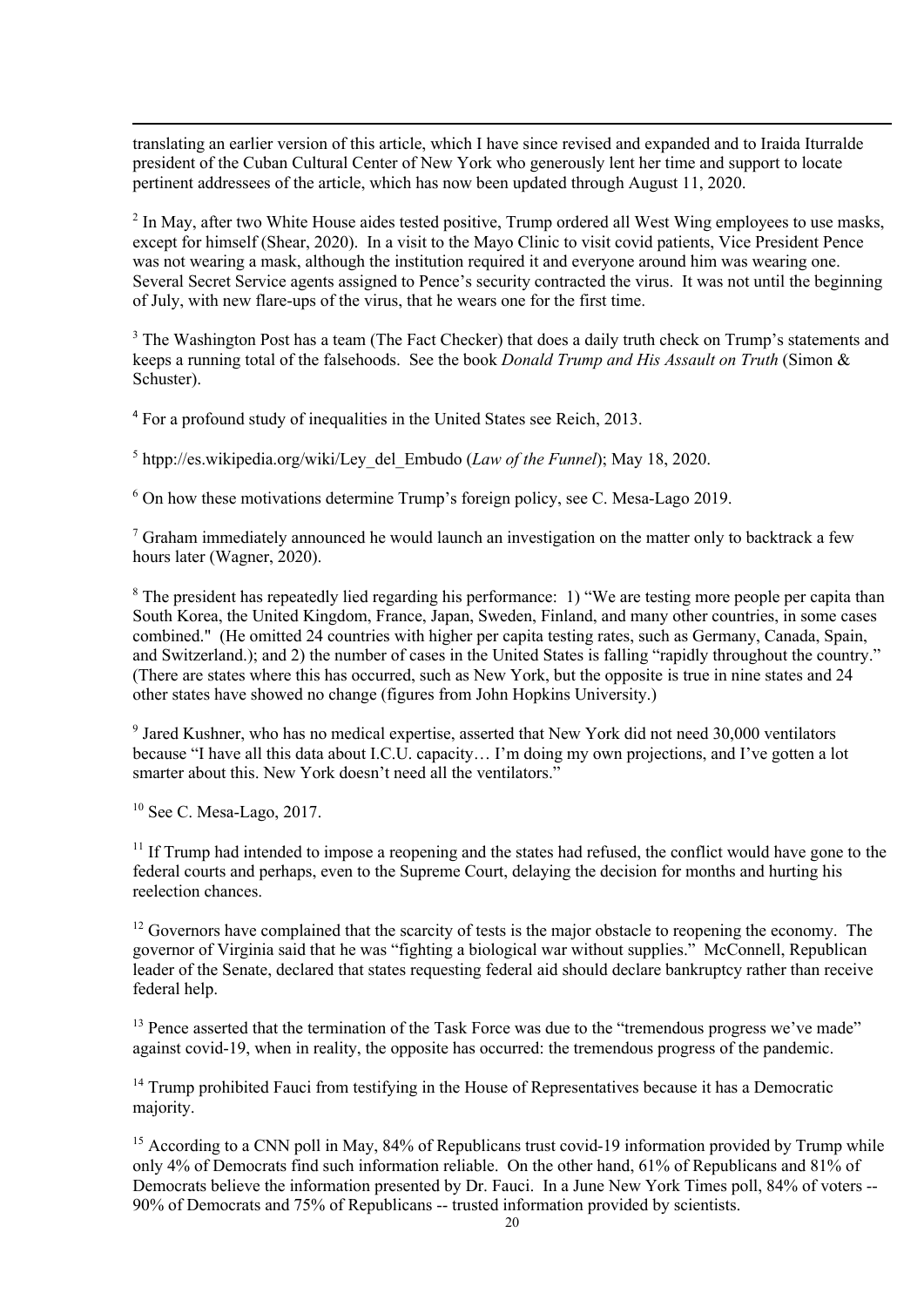$16$  The change of venue generated enormous problems and uncertainty: 58% of voters in the county where Jacksonville is located were opposed to the Convention being held there, the city's mayor required masks at meetings in the Convention, and many delegates said they would not attend. Republicans who donated millions of dollars for Charlotte lost their money, which had already been spent in Charlotte (the city asked for a federal reimbursement), and were reluctant to give more.

 $17$  Herman Cain, an Afro-American supporter of Trump's and a former presidential candidate, attended the Tulsa rally in Arizona. He subsequently tested positive for the virus, had to be hospitalized, and died.

<sup>18</sup> Pence also repeatedly distorted the truth: a) "As we stand here today, all 50 states and territories across this country are opening up safely and responsibly…We've flattened the curve… 34 states across the country … are experiencing a measure of stability" (In reality, cases were going up in 58% of the states, 41,113 in a single day, and various governors had frozen the reopening.); b) he further denied there would be a second wave of the virus, asserting that the increase in covid-19 in various states was the result of the increase in testing, not of the expansion of the pandemic; and c) he falsely affirmed, "We're in a much better place than we were four months ago or even two months ago" (Qiu, 2020; Wolf, 2020b). As has already been pointed out, various states were putting the reopening process on hold or returning to restrictions (Mazzei et al., 2020).

<sup>19</sup> Charlie Kirk, Republican assistant to Donald Trump, Jr., falsely asserted that the medication was "100% effective in treating the virus." Fox News "star" Laura Ingraham affirmed the same for months and strongly promoted the medication. A study of 388 patients in Veterans Affairs hospitals proved that the drug was associated with deaths because of cardiac complications. *The Lancet* concluded that the drug is ineffective after having investigated its effects on 96,200 coronavirus patients. The Food and Drug Administration (FDA) warned of mortal risks associated with the use of hydroxychloroquine, and a Fox News announcer urged people "not to take it, it will kill you." Despite this irrefutable evidence, Trump continued to press the country to take the medication.

<sup>20</sup> Bolsonaro, the president of Brazil, said: "The flu (covid-19) can be serious for people in the risk group, but here we have hydroxychloroquine. Here in Brazil, it's being applied in various hospitals…Thank God, God is Brazilian, the cure is right here." Bolsonaro ordered the military to produce this fake treatment in their laboratory and gave them millions of dollars in grants to do it. The Brazilian Minister for Human Rights, an Evangelical pastor, declared that the drug was a "miracle." Critics were accused of being leftist (Londoño and Simões, 2020).

 $21$  Taxpayers have paid at least a million dollars since the president took office for 1,600 nightly room rentals at hotels and clubs belonging to the Trump company, run by his children. (Fahrenthold y Partlow, 2020). A lawsuit accuses Trump of violating the Constitution by receiving emoluments in addition to his salary. It accuses him of corruption by profiting from his Washington, D.C. hotel (Larson, 2020).

<sup>22</sup> After receiving a request from Trump to help him win reelection (as revealed by John Bolton, 2020), Xi Jinping promised to purchase over \$36 billion worth of agricultural products, but in 2020 these purchases were well below 2017 levels. As a result, U.S. farmers had lost \$14.4 billion. Trump compensated them, giving farmers \$23.5 billion in the first stimulus package (Swanson and Rappeport, 2020).

<sup>23</sup> When he was governor of Florida, Scott toughened the eligibility requirements for unemployment benefits, which allowed him to cut business taxes.

 $^{24}$  The Congressional Budget Office projects a \$16 trillion loss to the economy over a decade (Cochrane, 2020).

 $25$  The Republicans are taking advantage of the pandemic to demand the building of the wall and the reinforcement of other immigration measures. In April, Trump issued a decree suspending immigration, and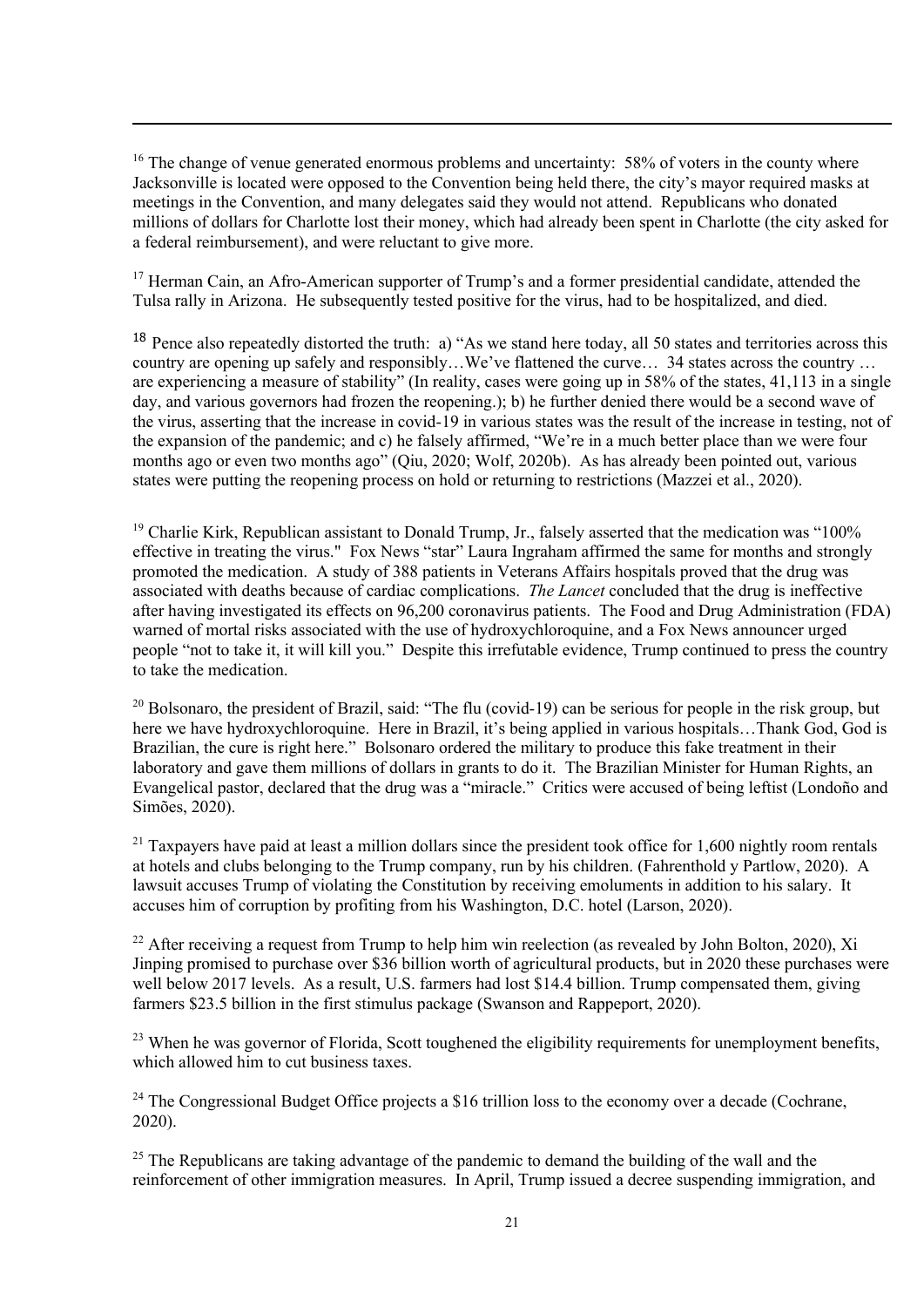in June, he prohibited the entry of 500,000 workers with visas, even those who have already applied for green cards.

 $^{26}$  As a percentage of the labor force, unemployment decreased from a peak of 14.8% in April to 13.4% in May, 11.1% in June and 10.2% in July. Still, in July,16.4 million Americans were jobless and 30 million were receiving unemployment benefits, and the July unemployment rate was higher than at its peak during the Great Recession, meaning the highest since the Great Depression. The decrease was due to several factors: the reopening of the economy, many unemployed were not actively seeking employment because they knew how difficult it was to get jobs (hence they were not counted as unemployed) and some of the employed worked part time (those that were temporarily unemployed were counted as employed). Race inequality was rampant: unemployment among Afro-Americans was 16.8% and 17.6% among Hispanics, above the 12.4% rate for whites (Tankersley et al., 2020; Tankersley and Cochrane, 2020; Krugman, 2020b; Schwartz and Friedman, 2020).

 $^{27}$  This absurdity provoked a generalized negative reaction from scientists who, along with disinfectant manufacturers and the authorities, warned the public of the fatal consequences of taking or injecting the products. Even so, many did. Trump alleged he had not been serious, but was speaking sarcastically; not even Fox News accepted that explanation.

<sup>28</sup> After Trump averted impeachment, Republic Senator Susan Collins argued he had learned "a great lesson," to which House Judiciary Committee special counsel Barry Berke retorted that the president would emerge emboldened from that victory and would do as he pleased, a correct prediction, as amply demonstrated by this article.

<sup>29</sup> After former President George W. Bush called for national unity in the face of the pandemic, pointing out "how small our differences are in the face of this shared threat...," and adding, "We are not partisan combatants. We are human beings…We rise or fall together...," Trump posted a tweet criticizing him because he had not called for unity during his impeachment, "the greatest hoax in American history!" (Lovelace, 2020).

#### **REFERENCES**

Abelson, R. (2020). "Coronavirus has Fattened Insurer Profit", *The New York Times*(thereafter abbreviated as *NYT*), August 6.

Astor, M. (2020). "As North Carolina Hesitates, 2 States Offer to Host G.O.P.," *NYT*, May 27.

Baker, M. (2020). "International Fraud Ring Siphoning Unemployment," *NYT*, May 17.

Baker, P. (2020a). "Trump Wants Churches Open; Claim he can Override States", *NYT*, May 23

Baker, P. (2020b). "Changing Subject Amid a Pandemic, Trump Turns to an Old Ploy…," *NYT*, May 15.

Baker, P. (2020c). "Trump Stays Quiet on Toll as U.S. Nears a Milestone", *NYT*, May 25.

Baker, P. (2020d). "Trump Pivots in Declaring Pandemic is Getting Worse in the U.S", *NYT*, July 22.

Baker, P. (2020e). "Strategy of Denial is Failing Trump", *NYT*, July 25.

Baker, P. (2020f). "More than Just a Tweet: Behind Trump's Effort…", *NYT*, August 1.

Baker, P. and E. Green (2020). "Minimizing Risks, Trump Pressures Schools to reopen", *NYT*, July 8.

Baker et al (2020). "Trump Threatens to Use Force in Major Cities", *NYT*, July 21.

Barron, J. (2020). "Coronavirus Update", *NYT*, August 11.

Beck, M. (2020). "Wisconsin Supreme Court Strikes **D**own **G**overnor…," *USA Today*, May 13.

Bernard, D. (2020). "Creator of Mount Rushmore's Ties…," *Washington Post*, July 3.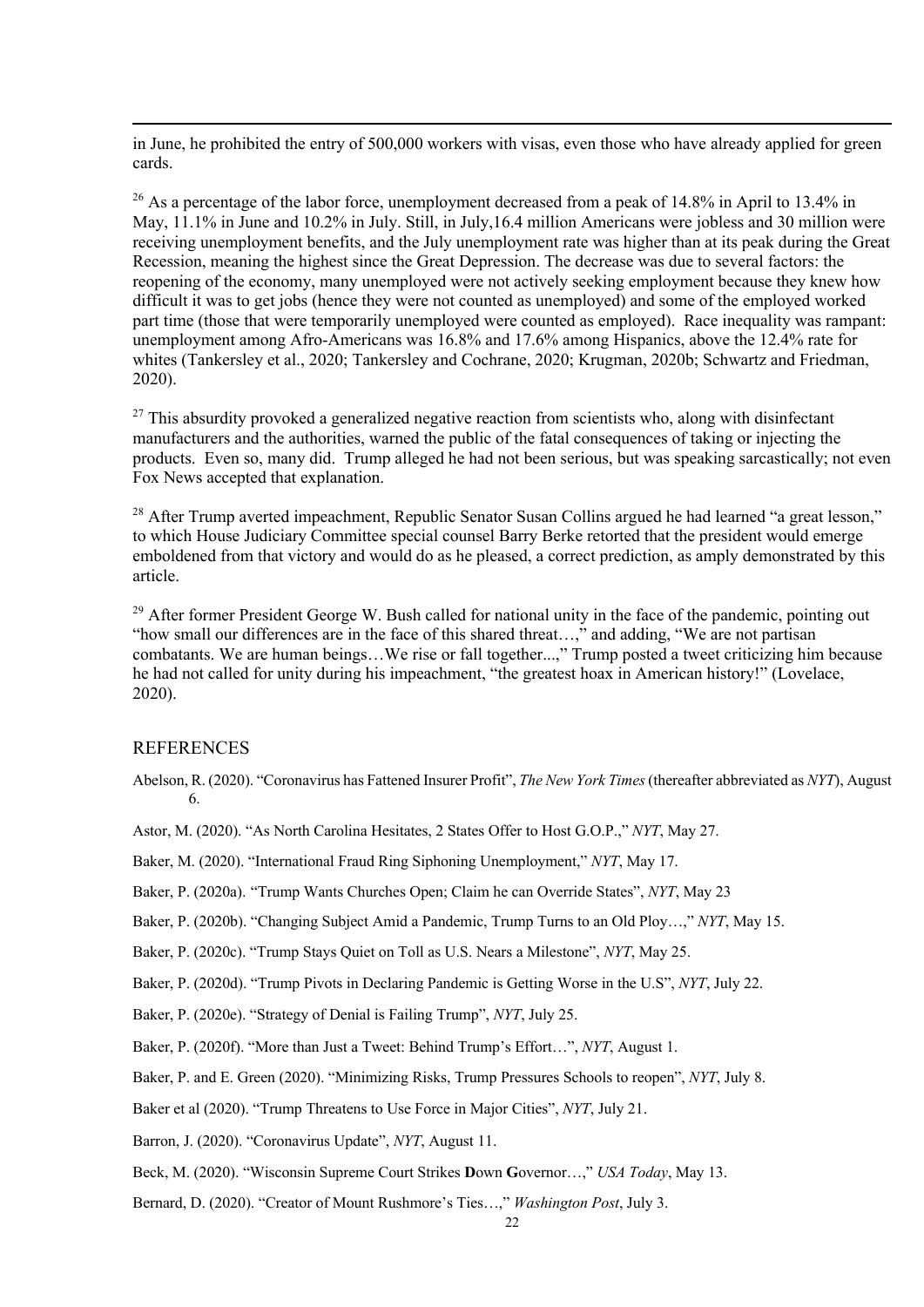Blanton, D. (2020). "Fox News Poll…," June 16.

*Bloomberg News* (2020). May 14 .

Bolton, J. (2020). *The Room Where It Happened.* Simon & Schuster

Bosman, J. (2020). "Pandemic Danger is at a New High, the W.H.O. Warns," *NYT*, June 19.

Bosman, J. and S. Mervosh (2020). "New Wave is Driven in Part by Youths," *NYT*, June 26.

Bosman, J. et al (2020). "New Cases in U.S. Slow, Posing Risk," *NYT*, May 17.

- Bosman, J. et al., (2020b). "Why These Protesters Aren't Staying Home for Coronavirus Orders," *NYT,* April 23.
- Broadwater, L. (2020). "Dunford Bows Out of Search for Virus Chair…," *NYT*, July 14.
- Burns, A. (2020). "Why the President Lacks the Power to Delay the November Election", *NYT*, July 31.
- Burns, A. and M. Haberman (2020). "As Poll Numbers Dive….," *NYT*, June 4.

Burns, A. et al (2020). "Biden holds 14-point Edge over Trump," *NYT*, June 25.

Cain, C. et al (2020). "They Backed Trump in 2016**,** But Not This Year," *NYT*, July 1.

Cillizza, C. (2020). "Why Trump Can't Just Postpone the November Election," *CNN*, May 14.

CNBC (2020), Interview of Trump at Davos Forum, January 22.

Cochrane, E. (2020). "Pandemic to Carve \$16 Trillion Out of the US Economy," NYT, June 2.

Cochrane, E. and N. Fandos (2020). "Senate Approves \$2 Trillion Stimulus…," *NYT*, May 26.

Cochrane, E. and Tankersley (2020). "President Undercuts Aid Talks…", NYT, 30 julio.

Cochrane, E. et al (2020). "Orders by Trump on Economic Aid Breed Confusion", *NYT*, August 10.

Cohn, N. (2020a). "New Numbers Suggest a Major Erosion in Trump's Support," *NYT*, June 10.

Cohn, N. (2020b). "Biden Gains Lead in Key States as Trump Loses with Voters," *NYT*, June 26.

Collman, A. (2020). "Jared Kushner's Shadow Coronavirus Taskforce…," *Business Insider*, May 6.

Conlen, M. (2020). "Startling Surge isn't Driven by Rapid Raise in Screening", *NYT*, July 24.

"Coronavirus Will Only Kill the Weak, the Old and the Homeless" (2020), *Raw Story*, May 9.

"Cruise Ships Sailed Despite the Coronavirus. Thousands Paid the Price," *Miami Herald*, April 24.

DeParle, J. (2020a). "Millions of Children Await Hunger Aid: "This is Dire'," *NYT*, May 27.

DeParle, J. (2020b). "Finding Refuge and Reliability in Food Stamps", *NYT*, July 20.

Derysh, I. (2020). "Trump Refuses to Promise His Own Company …," *NYT*, March 23.

Dicker, R. (2020). "Donald Trump Has Stake in Hydroxychloroquine Drugmaker"," *HuffPost*, April 7.

Dzhanova, Y. (2020). "Trump D.C. Hotel Seeking Government Relief …," *CNBC*, April 21.

Drucker, J. and J. Tankersley (2019). "Big Firms Won New Tax Breaks from Trump…," *NYT*, December 31.

Drucker, J. et al (2020). "How Wealthy Hospitals Reaped Billions in Bailout," *NYT*, May 26.

Eisenger, J. and P. Kiel (2018), "Why the Rich Don't Get Audited," *NYT*, May 3.

Enrich, D. et al (2020). "Trump's Bank was Subpoenaed…", *NYT*, August 6.

Epstein, R. (2020). "How Far would Trump Go to Keep Job?," *NYT*, May 25.

Fahrenthold, D. and J. Partlow (2020). *The Washington Post*, May 14.

Fausset, R. et al (2020). "Expect a Fourth with More Fizzle than Bang," *NYT*, July 3.

23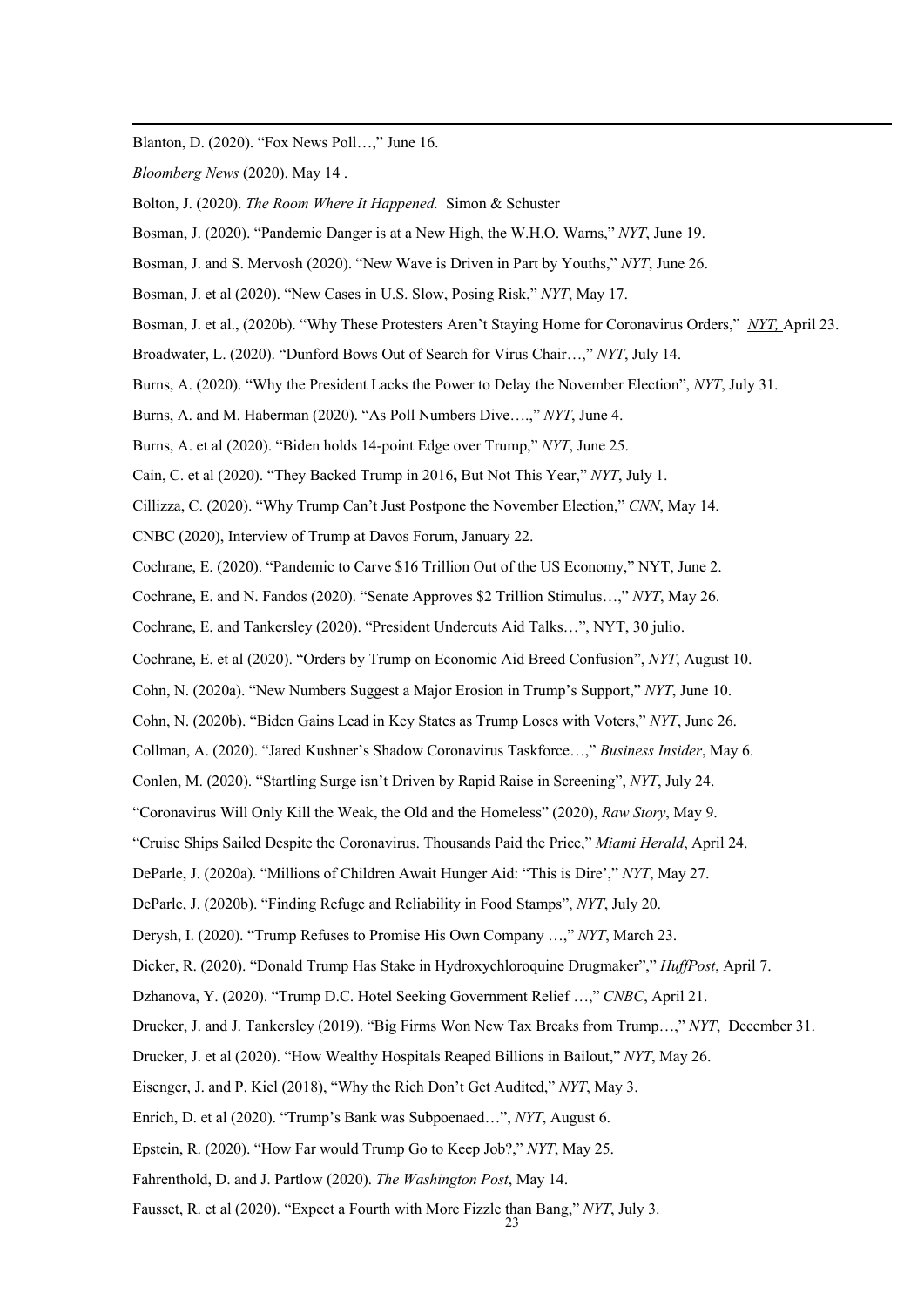Flitter, E. (2020). "Minorities Got Less Aid from Program for Business," NYT, May 19.

- Flitter, E. and S. Cowley (2020). "Banks Give Richest Clients Concierge Treatment…," NYT, April 22.
- Foster, R. y E. Mundell (2020). "New Predictions Show Daily Coronavirus Death Toll…," *Medical Press*, May 5.
- Fredericks, B. (2020). "US Should Reopen the Economy— Even if More Die," *New York Post*, April 15.
- Glaber, E. and M. Keller (2020), "Prescriptions Surged as Trump Praised Drugs…," *NYT*, April 24.
- Glanz, J. and C. Robertson (2020). "Lockdown Delay Cost at Least 36,000 Lives," *NYT*, May 21.
- Gode, J. (2020). "Congressional Oversight of the CARES Act…," *NYT*, April 7.
- Goldmacher, S. (2020). "Race Will End Nov. 3, Right? Don't Bet on It," *NYT*, June 25.
- Grady, D. (2020). "Vaccine Early Test Result Elevates Hopes and Stocks," *NYT*, May 19.
- Green, E. (2020). "DeVos Funnels Relief to Revive Stalled Agenda," *NYT*, May 16.
- Grynbaum, M. and M. Haberman (2020). "Trump demands CNN retract a poll…," *NYT*, June 11.
- Haberman, M. et al (2020). "White House Worries about Prospects of a Georgia…," *NYT*, May 24.
- Jackson, D. (2020). "Trump Says He Disagrees with Georgia Gov. Brian Kemp's…," *US Today*, April 22.
- Jacobs, J. et al (2020). "Trump Declares He Has 'Total' Authority to Reopen," *Bloomberg*, April 13.
- Johnson, J. (2020). "Democrats to Trump State Department…," *Salon*, May 18.
- Kaplan, S. et al (2020). "Industry Ties Pose Possible Conflicts…," *NYT*, May 21.
- Karni, A. (2020). "With U.S. in Grip of Virus, Trump Puts on a Show," *NYT*, July 4.
- Karni A. and M. Haberman (2020). "Kushner, Law Aside, Doesn't Rule Out Delaying Election," *NYT*, May 12.
- Karni, A. and K. Thomas (2020). "President Says He Takes Drug Deemed Risk," *NYT*, May 19.
- Karni et al (2020). "Convention Move Gives G.O.P. Financial Headache in 2 Cities," *NYT*, July 5.
- Krauss, C. (2020). "Oil Nations, Prodded by Trump, Reach Deal to Slash Production," *NYT*, April 12.
- Kristof, N. (2020a). "Crumbs for the Hungry but Windfalls for the Rich," *NYT*, May 23.
- Kristof, N. (2020b). "Trump Uses the Military to Prove His Manhood," *NYT*, June 3.

Kristof N. (2020c). "We Interrupt this Gloom to Offer…Hope", *NYT*, July 19.

- Krugman, P. (2020a). "American Democracy May be Dying," *NYT*, April 9.
- Krugman, P. (2020b). "Trump's Virus is Spreading and His Economy Stalling," *NYT*, July 3.
- Kuns, K. (2020). "Larry Kudlow Makes the 'Die Quickly so We Can Restart the Economy' Argument for Trump" *Crooks and Liars*, March 23.
- LaFraniere, S. (2020a). "More Billions to Farms, this Time for Virus Aid," *NYT*, June 8.
- LaFraniere, S. (2020b). "Scientists Fret as White House Rushes Vaccine", *NYT*, August 3.
- LaFraniere, S. and L. Qiu (2020). "Under Fire, Barr Defends Actions Against Protesters", *NYT*, July 29.
- Larson, E. (2020). "Trump Hotel Profits Back in Spotlight with Court Reversal," *Washington Post*, May 14.
- Leatherby, L. (2020). "Coronavirus is Hitting Black Business…," *NYT*, June 18.
- LeBlanc, P. (2020). "McConnell Admits He Was Wrong to Say Obama ….," *CNN Politics*, May 14.
- Lee, J. C., S. Mervosh, Y. Avila, B. Harvey, and A. L. Matthews (2020). "See How All 50 States Are Reopening (and Closing Again)," August 11.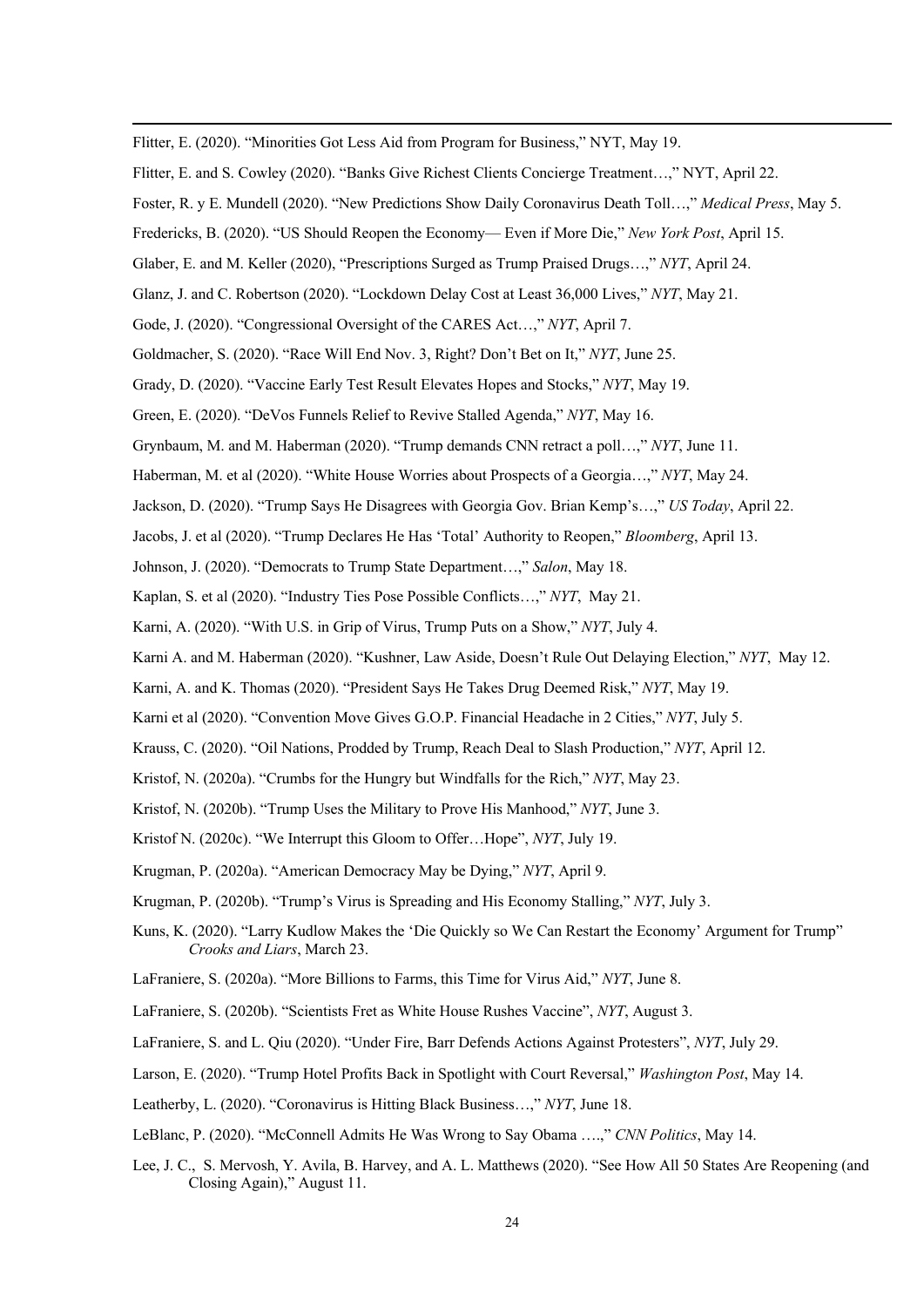Leonardi, A. (2020). "Texas Lieutenant Governor Says Grandparents….," *Washington Examiner*, March 23.

Lerer, L. et al (2020). "Voters' Moods: Tired, Anxious and Optimistic," *NYT*, June 28.

Liber, R. and S. Cowey (2020). "Questioning Trump Plan on Relief Aid", *NYT*, August 10.

- Liptak, A. (2020). "Justices Hint at Split in 2 Cases on Trump Records," *NYT*, May 13.
- Lipton, E. and N. Fandon (2020). "Senator Richard Burr Sold a Fortune in Stocks…," *NYT*, March 19.
- Lipton, E. et al. (2020). "He Should Have Seen What Was Coming…," *NYT*, April 11.
- Londoño, E. and M. Simões (2020). "Defying Science, Brazil's leader…," *NYT*, June 14
- Lovelace, R. (2020). "Trump Rips George W. Bush's Call to End…," *The Washington Times*, May 3.
- Martin, J. (2020a). "Florida Stops Medical Examiners from Releasing Coronavirus…," *Newsweek*, April 29.
- Martin, J. (2020b). "Trump 2020? In the G.O.P., Some Demur," *NYT*, June 7.
- Mazzei, P. et al (2020). "States Backtrack on Relaxed Limits as Cases Explode," *NYT*, June 27.
- McNeil, D. and A. Jacobs (2020). "Attacking China, Trump Says Will Cut Ties with WHO," *NYT*, May 30.
- Merchante, M. and D. Cetoute (2020). "Florida sees largest increase…," *Miami Herald*, May 29.
- Mervosh, S. (2020). "Avalanche of Evictions…," *NYT*, May 28.
- Mesa-Lago, C. (2017). "The Defeat of Trumpcare," in *Transition*, no. 124, pp. 24-26.
- Mesa-Lago, C. (2019). "Trump: Dos años de (no) política exterior," in *Estudios de Política Exterior*, January 29.
- Mesa-Lago, C. (2020). "Las inequidades de Donald Trump," *Nueva Sociedad*, June.
- Mukheerjee, S. (2020). Panel Discussion on the Challenges of Developing…," *NYT Magazine*, June 14.
- Mulvihill, G. (2020). "States with Few Virus Cases Get Big Share of Relief Aid," *AP*, May 5.
- National Academy of Social Insurance—NASI (2020). "President Trump's Executive Order…," August 8.
- Olmos, S. et al (2020). "To City's Alarm, Federal Officers Police Portland", *NYT*, July 18.

Oppei, R. et al (2020). "Racial Disparity in Cases Stretches all Across Board", *NYT*, July 6.

Orden, E. (2020). "Judge Allows Fraud Suit…," *CNN*, May 20.

*Político* (2019). "Trump Again Jokes About Extending His Term Past 2024," September 9.

Popovich, N. and M. Sanger-Katz (2020). "In Battling Outbreak, Herd Immunity…," *NYT*, May 29.

Qiu, L. (2020). "Pence Misleads on Reopening, Testing and Trend in Fatalities," *NYT*, June 27.

Quealy, K. (2020). "As Virus Hit New York, the Rich Hit the Road," *NYT*, May 16.

Radio Televisión de España—RTVE (2020). Madrid, May 15.

Rappeport, A. and D. McCabe (2020). "Big Companies Ignore Rebuke Over Aid Loans," *NYT*, May 14.

Rappeport, A. and J. Smialek (2020). "Optimism by Mnuchin is Tempered by Powell," *NYT*, July 1.

Rashbaum, W. (2020). "Used Car Salesman Charged in \$45 Million Scheme…," *NYT*, May 28.

Rashbaum, W. and B. Weiser (2020). "Filings Seeking Trump Records Hint at Fraud," *NYT*, August 4.

Reich, Robert B. (2013). *Inequality for all*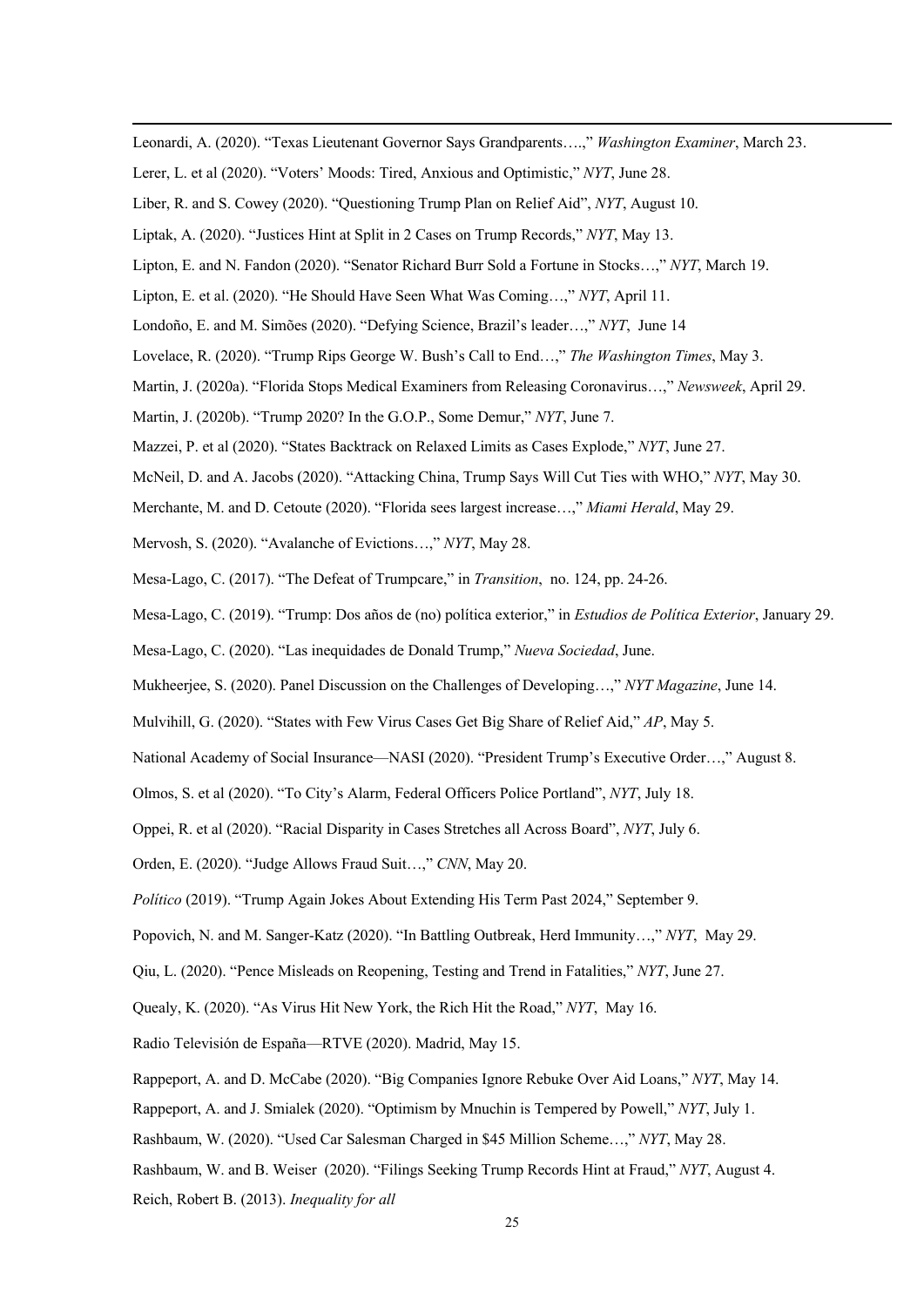Rogers, K. (2020). "Trump Interview on Fox Grows Testy…," *NYT*, July 20.

- Rogers, K. (2020a). "Trump Pointedly Criticizes Fauci for His Testimony to Congress," *NYT,* May 13.
- Rosenthal, B. et al (2020). "A Stark Factor in Beating Covid…," *NYT*, July 2.
- Ross, A. (2020). "Florida Reports Jump in Deaths," *Tampa Bay Times*, April 28.
- Russonello, G. (2020). "Trump's Ratings are Sagging, yet Biden's Lead is Still Shaky…," *NYT*, May 16.
- Samuels A. (2020). "Dan Patrick says 'There are More Important Things…," *The Texas Tribune*, April 21.
- Sanger, D. and C. Savage (2020). A Post-Watergate Reform Under Pressure by Trump," *NYT*, May 23.
- Santora, M. (2020). "Even as Infections Skyrocket…," *NYT*, June 10.
- Savage, C. and P. Baker (2020). "Trump Ousts Pandemic Spending…," *NYT*, April 7
- Segers, G. (2020). "Trump to Replace Health Inspector General…," *CBS News*, May 2.
- Senior, J. (2020). "Dare I **S**ay **I**t? Is this the Trump Tipping Point?," *NYT*, June 8.
- Shear, M. (2020). "All West Wing Employees, Except Top Two, are Ordered to Wear Masks," *NYT*, May 12.
- Shear, M. and K. Vogel (2020). "Trump Attacks on Mail Service Sow Voting Fears", *NYT*, August 1.
- Silver-Greenberg et al (2020). "Hospitals Got Bailout…," *NYT*, June 8.
- Smialek, J. (2020a), "Poor Americans are Hit Hardest by Job Losses," *NYT*, May 15.
- Smialek, J. (2020b). "Fed Chairman Warns that Recovery May 'Stretch' Through 2021," *NYT*, May 18
- Smialek, J. et al (2020a). "Luxury Hotel Company is Biggest Beneficiary…," *NYT*, April 22.
- Smialek, J. et al (2020b). "Fed Chair Warns of Lasting Harm…," *NYT*, May 14.
- Smialek, J. and A. Rappeport (2020). "Fed Chair Says Economy Pain…," *NYT*, June 11.
- Social Security (2020). "Income Taxes and Your Social Security" www.ssa.gov/planners/taxes.html.
- Steinhauer, J. (2020). "Capital Moves to Open, but the City isn't Ready," *NYT*, May 12.
- Stolberg, S. (2020a). "Opening Too Soon Poses Deadly Risk, Senate is Warned," *NYT*, May 13.
- Stolberg, S. (2020b). "Slow Response Cost Lives, Ousted Scientist Testifies," *NYT*, May 15.
- Stolberg, S. (2020c). "5.4 Million Americans Lost Health Insurance", *NYT*, July 14.
- Stolberg, S. (2020d). "Trump Administration to Collect Hospital's Virus Data…", NYT, July 15.
- Stolberg, S. and N. Weiland (2020a). "Experts Sketch Gloomy Picture of Virus…," *NYT*, June 24.
- Stolberg, S. and N. Weiland (2020b). "No Region Safe, as Cases Soar, Fauci Cautions," NYT, July 1.
- Swanson, A. and A. Rappeport (2020). "Trump's Appeal**s** to China Did Little for Farmers," *NYT*, June 20.
- Tankersley, J. (2020a). "Trump Eyes New Tax Cuts for Next Stimulus Package," *NYT*, May 7.
- Tankersley, J. (2020b). "A Giant Deficit, Once Dreaded, is Now Desired," *NYT*, May 17.
- Tankersley, J. (2020c). "White House Economists Warned in 2019 a Pandemic…," NYT, March 31.
- Tankersley, J. et al (2020). "Jobless Rate Dips…," *NYT*, June 6

.

- Tankersley, J. and E. Cochrane (2020). "Congress Pressed to Move on New Stimulus…," *NYT*, July 3.
- Tavernise, S. (2020). "Another Casualty of the Virus…," *NYT*, May 24.